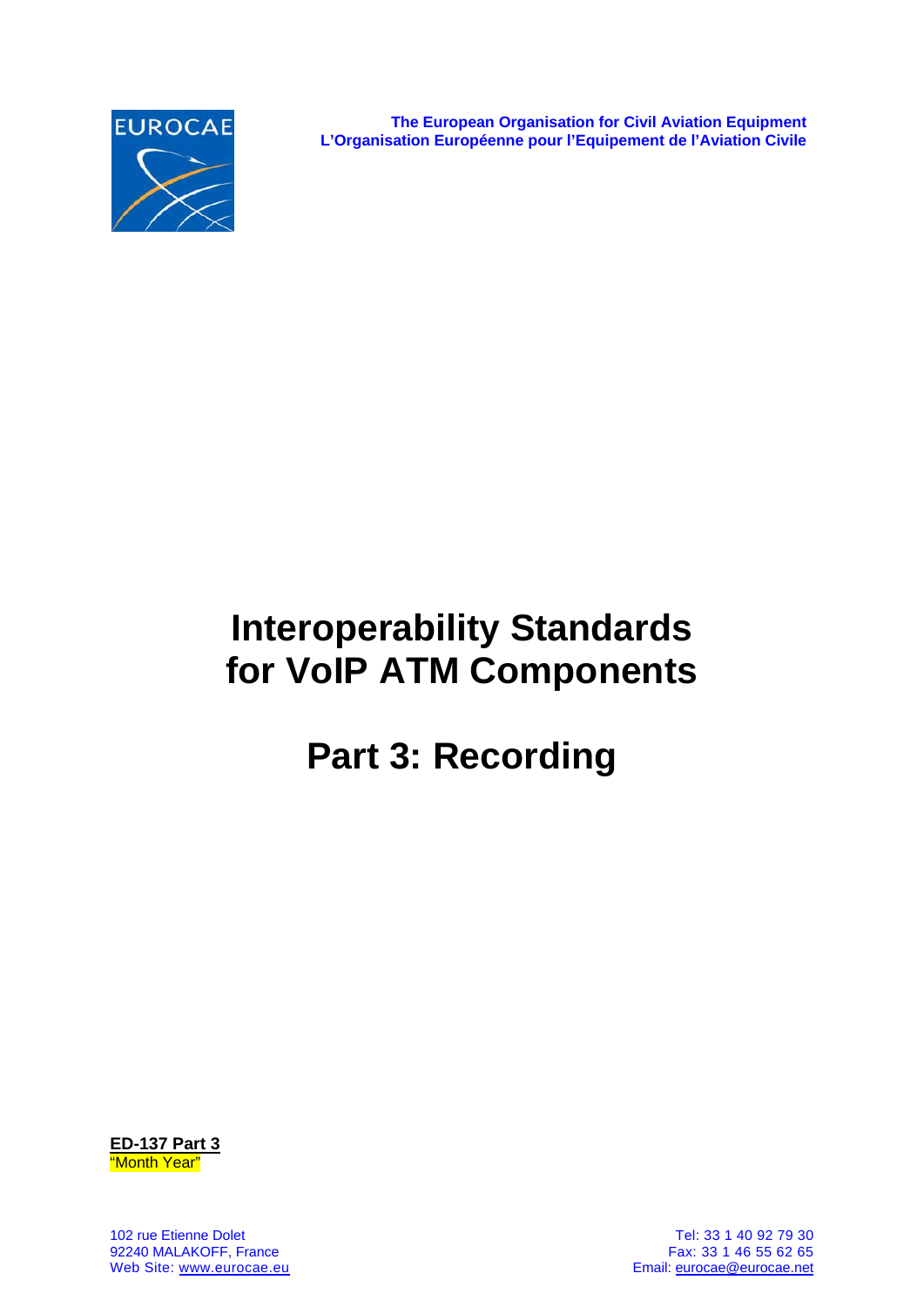## **Interoperability Standards for VoIP ATM Components**

## **Part 3: Recording**

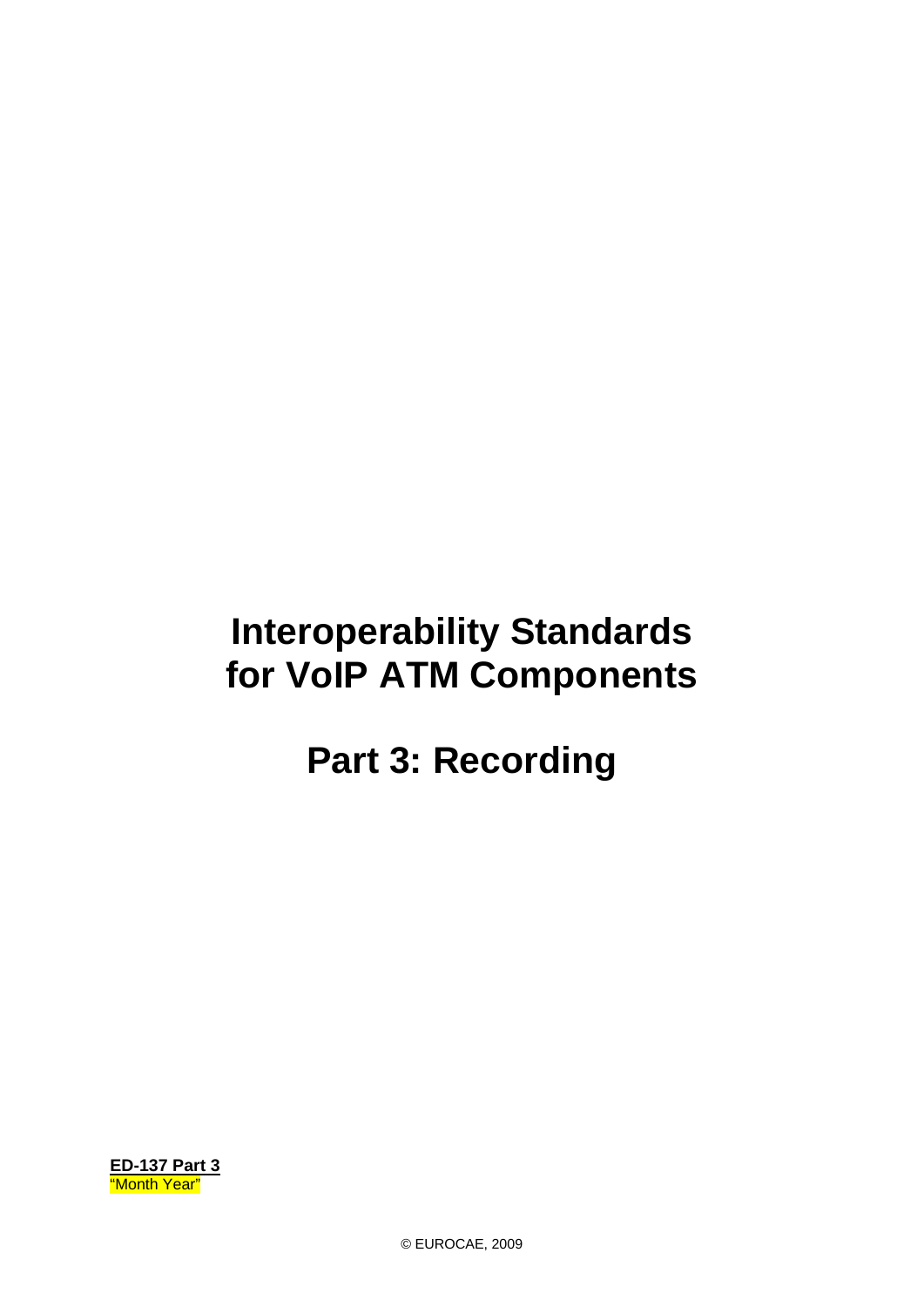#### **FOREWORD**

- 1 The document ED-137 "**Interoperability Standards for VoIP ATM Components**" was prepared by EUROCAE Working Group 67 and was accepted by the Council of EUROCAE on "Month Year".
- 2 EUROCAE is an international non-profit making organisation. Membership is open to manufacturers and users in Europe of equipment for aeronautics, trade associations, national civil aviation administrations and non-European organisations. Its work programme is principally directed to the preparation of performance specifications and guidance documents for civil aviation equipment, for adoption and use at European and world-wide levels.
- 3 The findings of EUROCAE are resolved after discussion among its members and, where appropriate, in collaboration with RTCA Inc, Washington D.C. USA and/or the Society of Automotive Engineers (SAE), Warrendale, PA, USA through their appropriate committee.
- 4 The document represents "the minimum specification required for Manufacturers and Users to assure Interoperability between VoIP ATM Components".
- 5 EUROCAE performance specifications are recommendations only. EUROCAE is not an official body of the European governments; its recommendations are valid statements of official policy only when adopted by a particular government or conference of governments.
- 6 Copies of this document may be obtained from:

EUROCAE 102 rue Etienne Dolet 92240 MALAKOFF France

Tel: 33 1 40 92 79 30 Fax: 33 1 46 55 62 65 Email: eurocae@eurocae.net Web Site: www.eurocae.org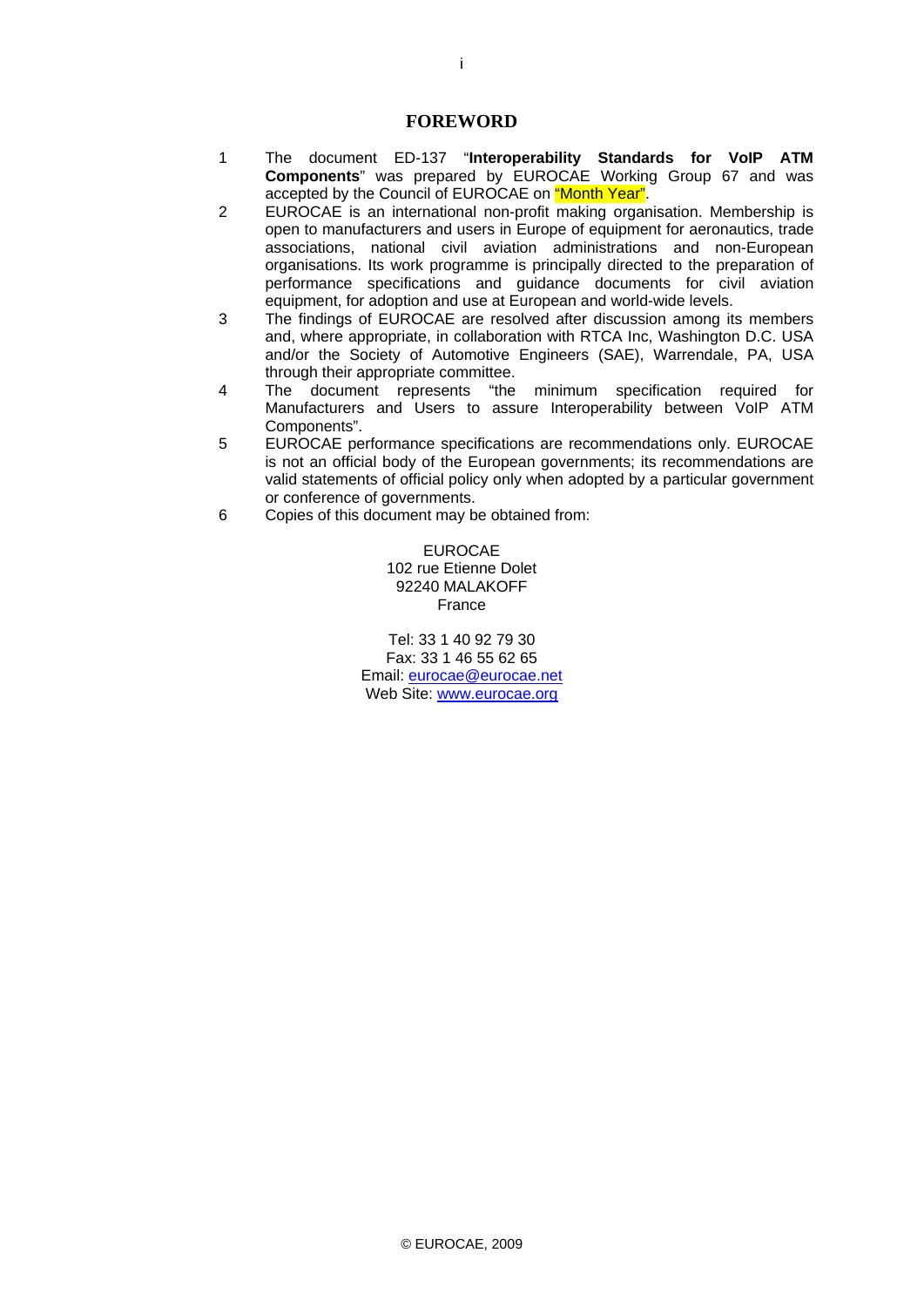## **TABLE OF CONTENTS**

| 1 <sub>1</sub>                                                     |  |
|--------------------------------------------------------------------|--|
| 1.2                                                                |  |
| TERMINOLOGY FOR REQUIREMENTS, RECOMMENDATIONS AND OPTIONS 3<br>1.3 |  |
|                                                                    |  |
| 2.1                                                                |  |
| 2.2                                                                |  |
| 2.3                                                                |  |
| 2.4                                                                |  |
| 241                                                                |  |
| 2.4.2                                                              |  |
| 2.5                                                                |  |
| 2.5.1                                                              |  |
| 2.5.2                                                              |  |
| 2.5.3                                                              |  |
| 2.6                                                                |  |
| 2.6.1                                                              |  |
| 2.6.2                                                              |  |
| 2.6.3                                                              |  |
| 2.6.4                                                              |  |
| 2.6.5                                                              |  |
| 2.6.6                                                              |  |
| 2.7                                                                |  |
| 2.7.1                                                              |  |
| $272$                                                              |  |
| 2.8                                                                |  |
|                                                                    |  |
| 3.1                                                                |  |
| 3.2                                                                |  |
|                                                                    |  |
| 4.1                                                                |  |
| 4.2                                                                |  |
|                                                                    |  |
|                                                                    |  |
|                                                                    |  |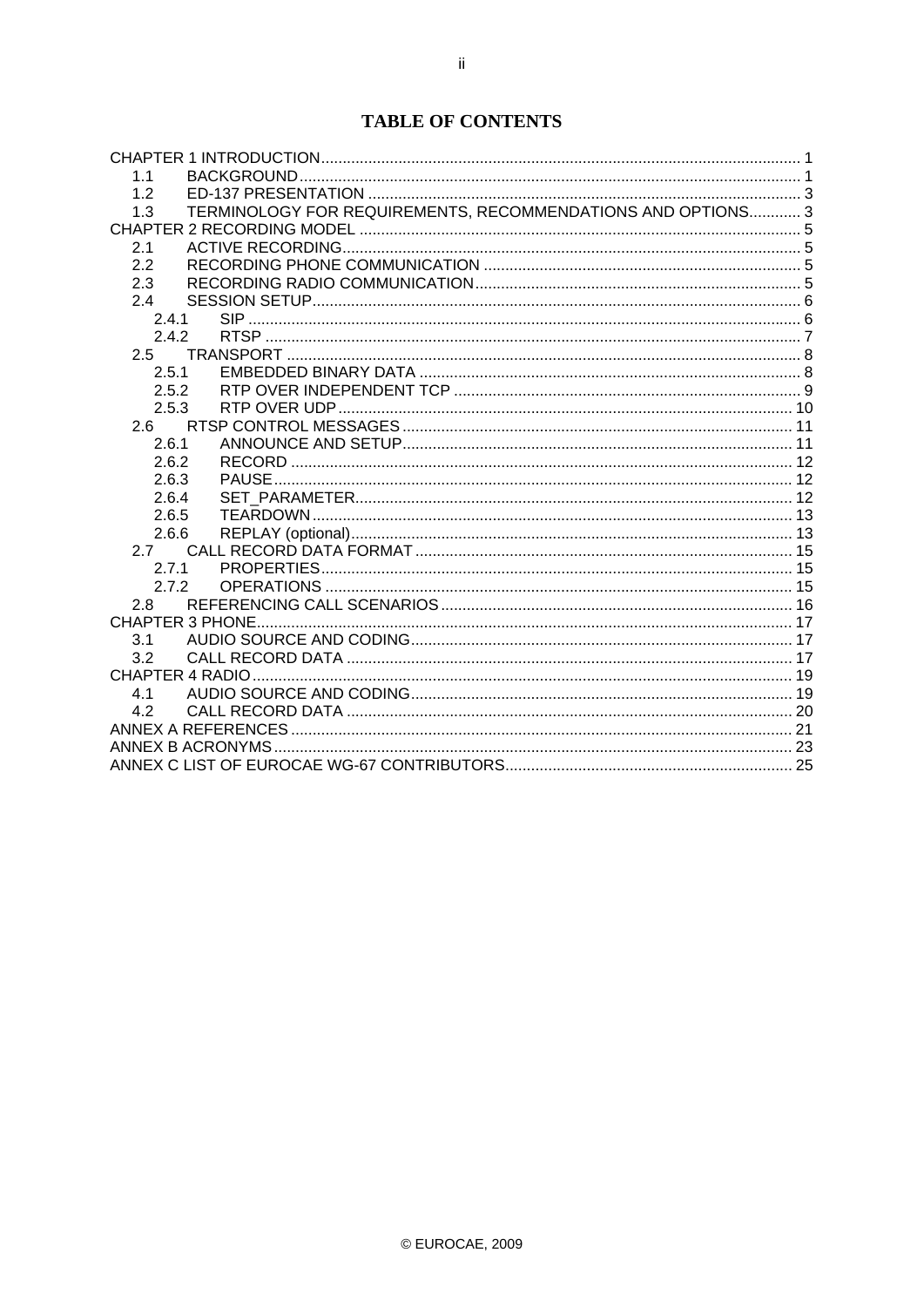## **FIGURE INDEX**

## **TABLE INDEX**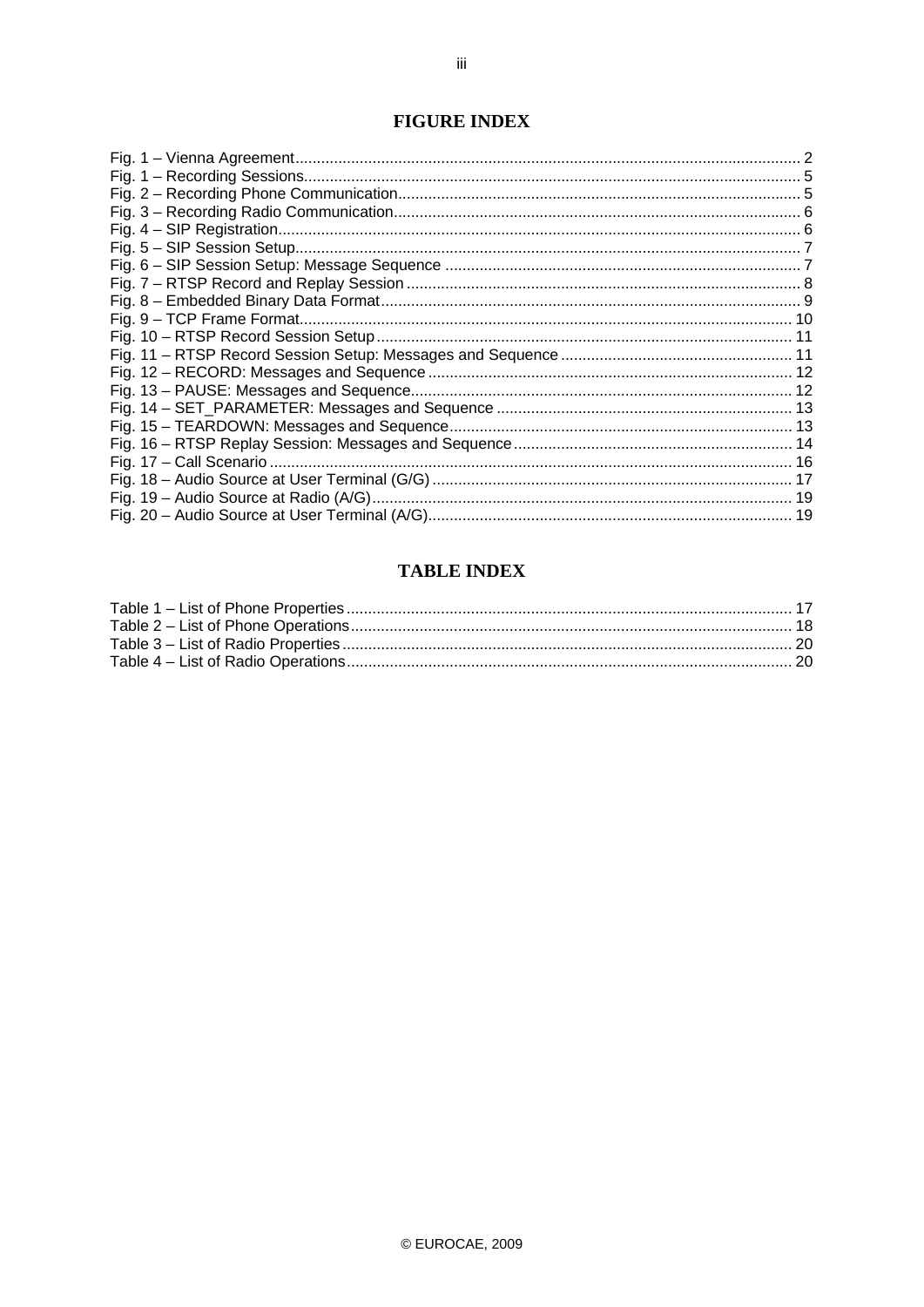## **CHAPTER 1**

## **INTRODUCTION**

## **1.1 BACKGROUND**

Ground-Ground (G-G) ATM voice systems have been based upon analogue and more recently, digital Time Division Multiplexing / Pulsed Code Modulation (TDM/PCM) technologies for many years.

Nowadays, however, convergence of voice and data into one multimedia network is a popular trend with a variety of technical solutions available on the market. Following in this direction ATM communication networks are adopting, by a process of gradual evolution, a common infrastructure for voice and data services.

As the technology has developed IP Technology has now the true potential to fulfil operational and technical ATM communication requirements - including those of voice / data convergence, Quality of Services (QoS), security and safety. There is also the possibility that IP may deliver solutions that will, over time, bring about true savings in investment and operating costs.

EUROCAE Working Group 67 (WG-67) undertook the mission to assess the feasibility of using Voice over Internet Protocol (VoIP) for providing ATM voice services. The group defined criteria, requirements and guidelines based upon the following operational needs and constraints:

- Operational and Technical Air-Ground (A-G) and Ground-Ground (G-G) ATM Voice system requirements
- Existing IP Voice protocols and signalling standards
- IP network capabilities for Voice services
- Security, Quality of Service (QoS), and Convergence (infrastructure, protocol, applications)
- Existing IP Voice ATM system capabilities and service interfaces.

The following tasks were identified to fulfil the WG-67 mission:-

- Define ATM Systems and identify their components (Voice Communication System / VCS, Ground-based Radio Station / GRS)
- Determine possible additional operational and technical ATM requirements for new ATM voice systems, also taking into consideration A-G communications.
- Make recommendations to upgrade current standardisation documents.
- Develop a Technical Specification for a VoIP Voice ATM System including:
	- o Minimum performance and safety/security requirements for the system and, if appropriate, for components;
	- o Interoperability requirements between IP components of the VoIP ATM system;
	- o Minimum performance requirements of an IP Network to support ATM Voice services;
	- o Guidelines for qualification tests of VoIP ATM systems and their components.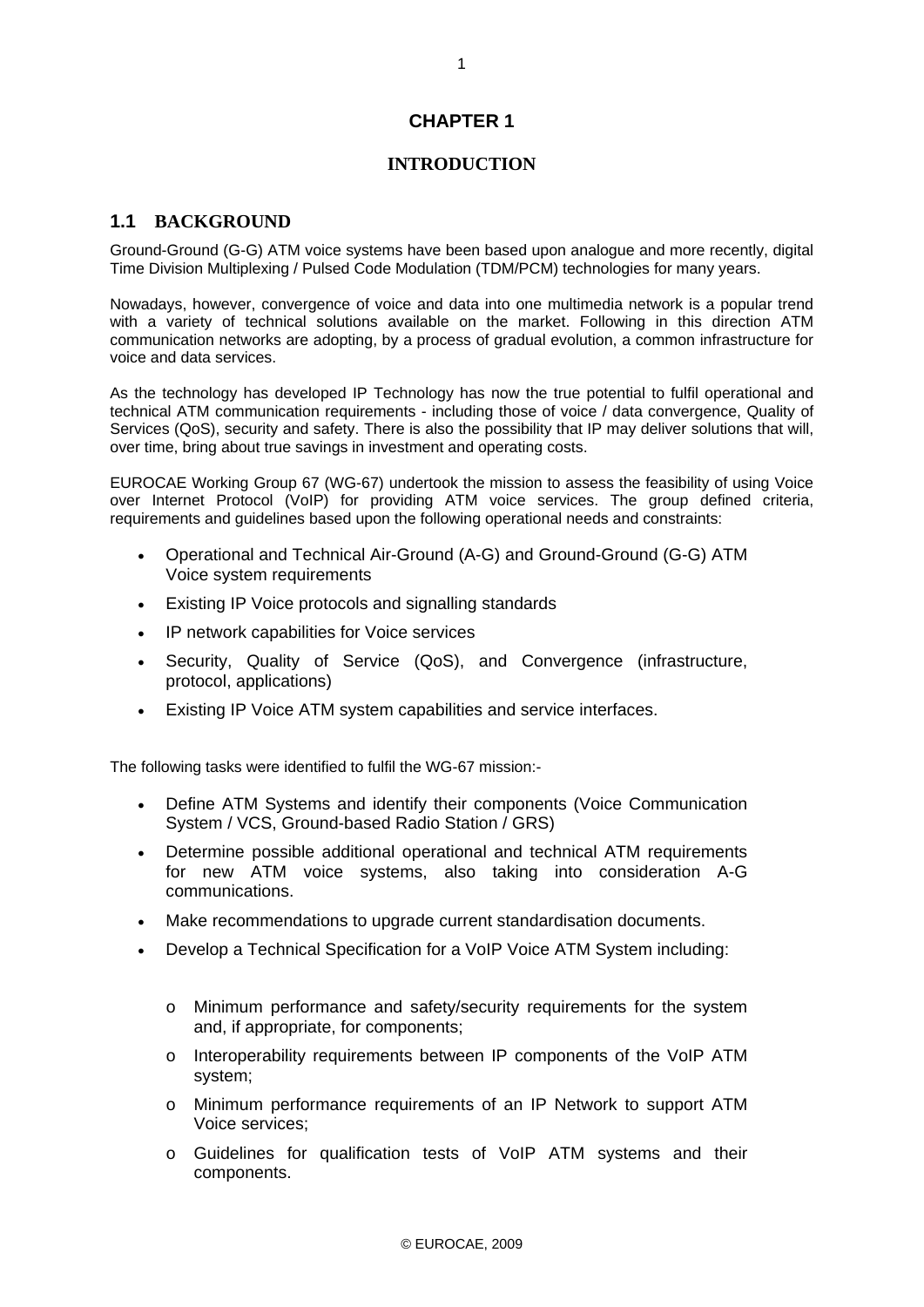Consequently the following four documents were delivered:

#### **ED-136 - VoIP ATM System Operational and Technical Requirements**

#### **ED-137 - Interoperability Standards for VoIP ATM Components**

#### **ED-138 - Network Requirements and Performances for VoIP ATM Systems**

#### **ED-139 - Qualification tests for VoIP ATM Components and Systems**

The contents of all four documents are premised on the **"Vienna Agreement"** which defines the different components of a VoIP ATM system and their mutual interfaces as depicted in Fig. 1.



#### **VIENNA AGREEMENT**

**Fig. 1 – Vienna Agreement** 

VoIP components are interconnected through an IP network and suppliers are free to define their internal architecture (IP/Ethernet, TDM/PCM - Time Division Multiplexing / Pulsed Code Modulation, …). Between VoIP components, required interfaces are defined to guarantee their functional and technical interoperability.

Therefore, VoIP ATM Systems are composed of:

- **VoIP VCS Components** performing Radio and / or Telephone functions, including:
	- 1. Controller Working Positions, assuring HMI including voice devices (microphone and loudspeaker);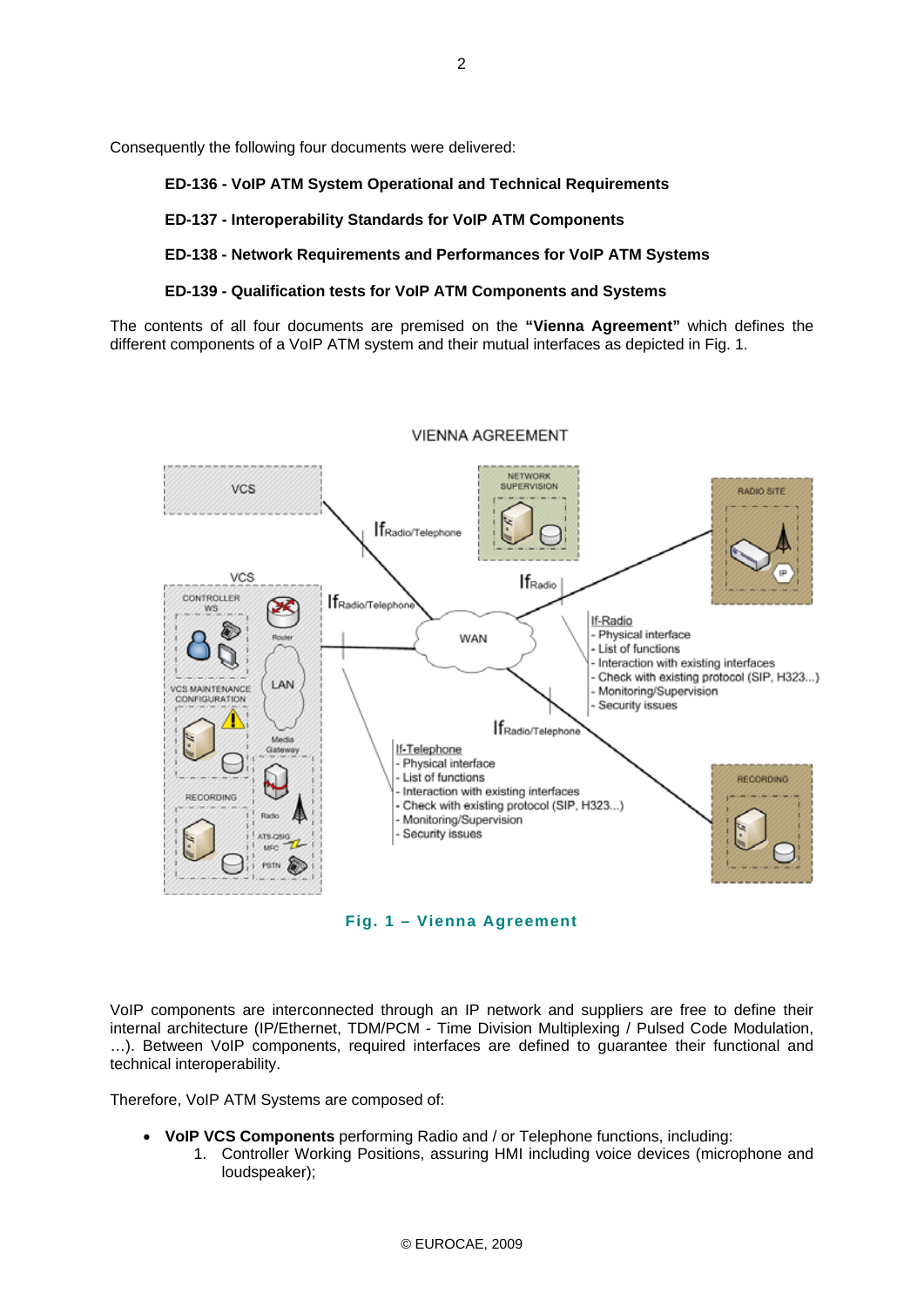- 3. Possible local Recording devices;
- 4. Possible LAN for local interconnection;
- 5. Possible Media Gateways to legacy systems (ATS-QSIG, ATS-R2, ATS-No.5, PSTN, Radio analogue lines, …).
- **VoIP Ground Radio Station Components** performing AM VHF and UHF Radio functions.
- **VoIP Supervision System Components** performing monitoring and control functions.
- **VoIP Recording Components** performing recording functions.
- **IP WAN Components** performing interconnection services between two or more different physical components.

#### **1.2 ED-137 PRESENTATION**

The scope of the WG67 ED-137 Document is to define the rules for VoIP implementations to support ATM communications. This includes the performances requested for radio (Part 1 of ED-137), the existing signalling in use for telephone (Part 2 of ED-137), for recording (Part 3 of ED-137) and for supervision (Part 4 of ED-137).

The present document, that is the Part 3 of the ED-137, proposes a profile standard for the use of RTSP to establish, terminate and modify recording sessions of the Ground Telephone Service and the Radio Service in an Air Traffic Services Ground Voice Network (AGVN).

RTSP is an application layer protocol for establishing, terminating and modifying multimedia sessions. It is typically carried over the Internet Protocol (IP) (IETF RFC 791 [2] and IETF RFC 2460 [6]). RTSP is defined in IETF RFC 2326 [5].

This document proposes a specification for the signalling profile both for basic services that provide a bi-directional transfer capability for speech media between user terminals, radios and a recorder in an IP AGVN employing SIP and RTSP in support of ATS recording services.

Interworking between an IP AGVN and a public IP network is out of scope of this document.

#### **1.3 TERMINOLOGY FOR REQUIREMENTS, RECOMMENDATIONS AND OPTIONS**

The terminology for requirements, recommendations and options in this document is based on RFC 2119 [4], which specifies Best Current Practice regarding the use of Key Words for the Internet Community. As such, the following terminology is applied:

- The word **SHALL** denotes a mandatory requirement;
- The word **SHOULD** denotes a recommendation;
- The word **MAY** denotes an option.

To avoid confusion with their natural meanings in the English language, the words **SHALL**, **SHOULD**, and **MAY** take on the meaning stated above only where printed in boldface. When printed in normal (Arial) typeface, the natural English meaning is meant.

Detailed description of terminology:

- 1. **SHALL** This word has the same meaning as the phrase "REQUIRED" and means that the definition is an absolute requirement of the specification.
- 2. **SHALL NOT** This phrase means that the definition is an absolute prohibition of the specification.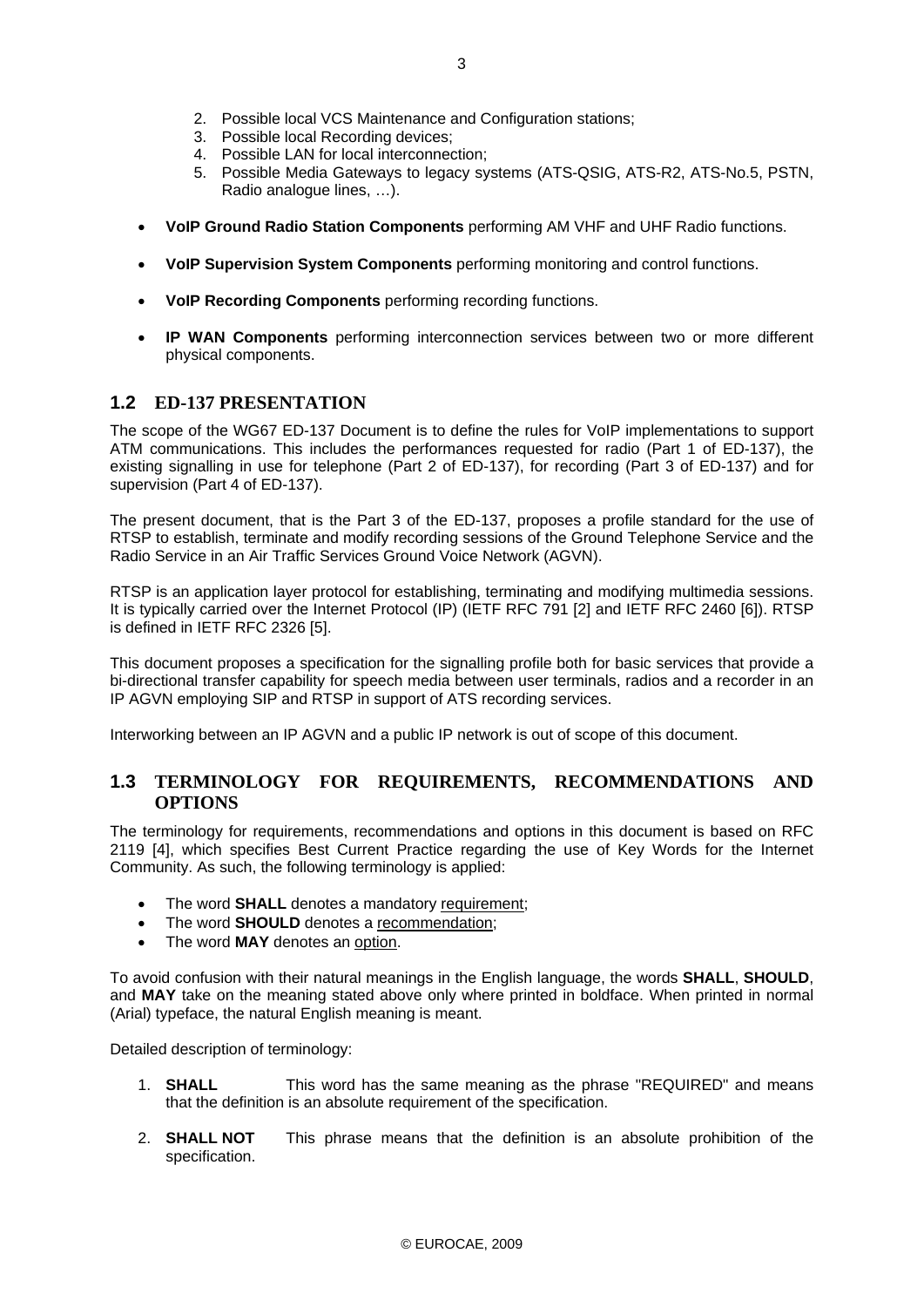- 3. **SHOULD** This word, or the adjective "RECOMMENDED", means that there may exist valid reasons in particular circumstances to ignore a particular item, but the full implications must be understood and carefully weighed before choosing a different course.
- 4. **SHOULD NOT** This phrase, or the phrase "NOT RECOMMENDED" mean that there may exist valid reasons in particular circumstances when the particular behaviour is acceptable or even useful, but the full implications should be understood and the case carefully weighed before implementing any behaviour described with this label.
- 5. **MAY** This word, or the adjective "OPTIONAL", mean that an item is truly optional.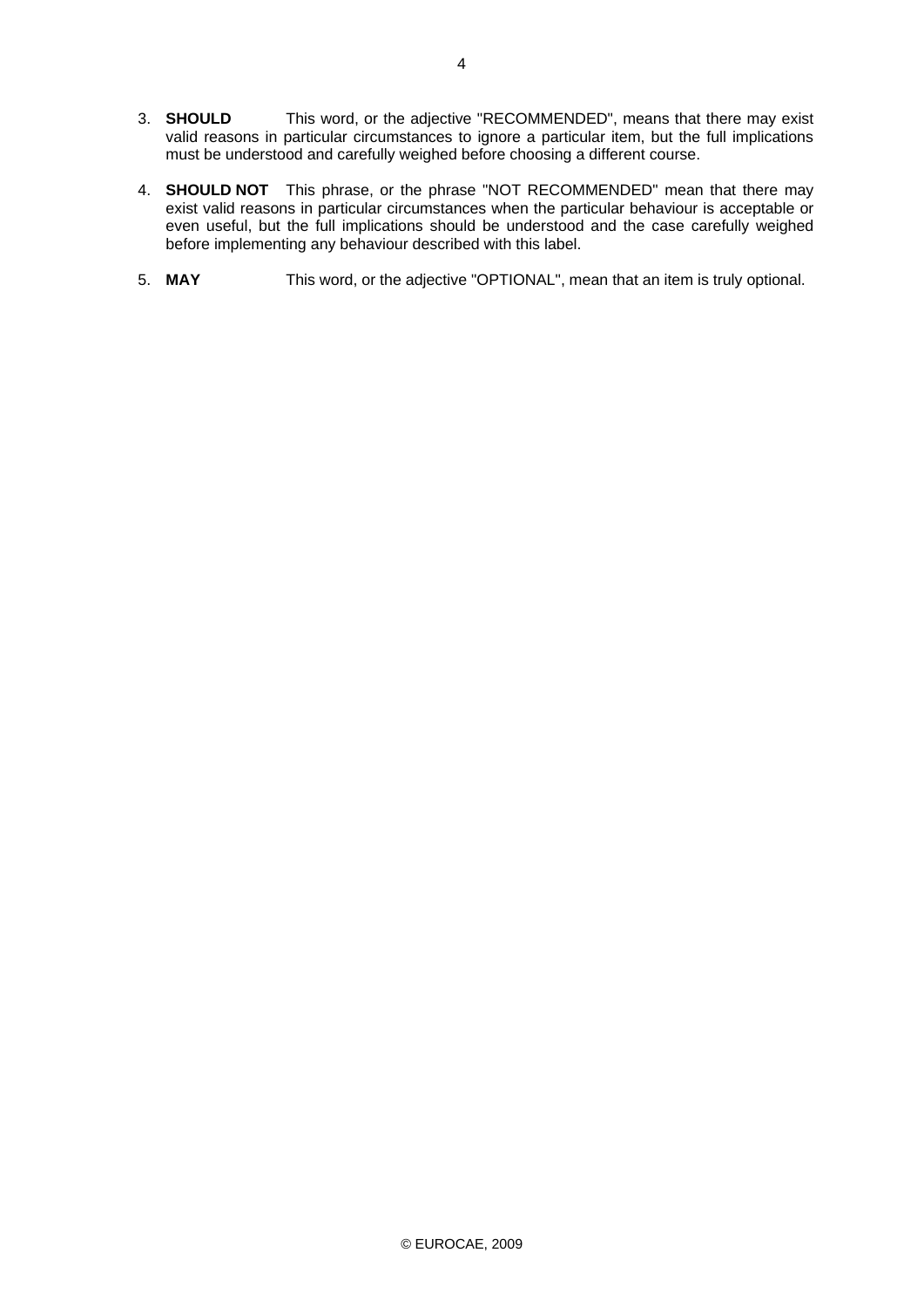## **CHAPTER 2**

#### **RECORDING MODEL**

#### **2.1 ACTIVE RECORDING**

#### **1 [RECORDING] Active Recording**

Recording **SHALL** be based on active sessions opened from clients (User Terminal, Radio Transmitter/Receiver or specific 3<sup>rd</sup> party devices) to one recording device (or two devices required for redundancy). Active means that any client that sends or receives media streams (i.e. audio) takes the responsibility to send a copy of either stream to the recorders. The used time source **SHALL** be synchronized to the ATSU time source. This is assumed to be Universal Time Coordinated (UTC) to the accuracy specified by ICAO.

Note: In order to simplify drawings, the following just mentions a single recording device. All described mechanisms are valid for two or a defined number of recorders.



**Fig. 1 – Recording Sessions** 

#### **2.2 RECORDING PHONE COMMUNICATION**

#### **2 [RECORDING] Phone Communication**

User Terminals participating a G/G communication session **SHALL** provide a single audio stream that summarizes all incoming (IN) and outgoing (OUT) audio streams.



**Fig. 2– Recording Phone Communication** 

#### **2.3 RECORDING RADIO COMMUNICATION**

#### **3 [RECORDING] Radio Communication**

User Terminals participating a A/G communication session **SHALL** provide a single audio stream that summarizes all received (RX) and transmitted (TX).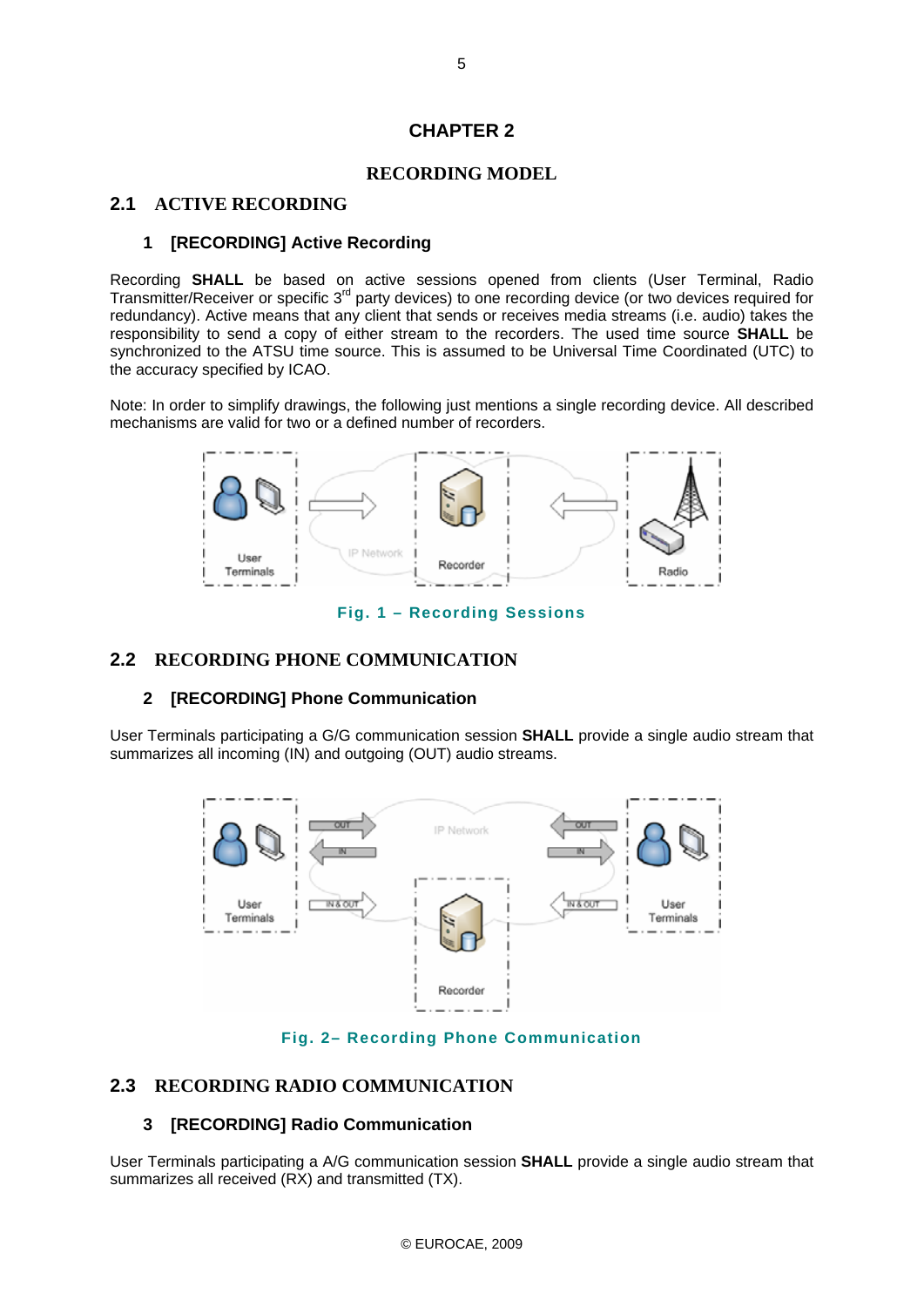Radios (or Gateways connecting legacy radios to an IP network) **SHALL** provide a single audio stream that contains the received (RX) audio stream related to a single radio channel.



**Fig. 3– Recording Radio Communication** 

#### **2.4 SESSION SETUP**

Active recording requires an established session (i.e. a certain number of parameters that are exchanged between entities prior to any recording). User Terminal, Radio and Recorder **SHALL** use RTSP for such sessions. As RTSP relies on a transport layer protocol (TCP or UDP), these entities **MAY** use SIP to exchange capabilities and connection information (i.e. IP address, port number, and transport protocol). The following section describes the session setup using SIP and RTSP.

#### **2.4.1 SIP**

#### **Note that this section assumes that SIP is used for session setup hence the terminology for requirements, recommendations and options is only valid for this case.**

Any entity involved in a recording session (User Terminal and Recorder) **SHOULD** register with a SIP Registrar using the REGISTER method according RFC3261. It **SHOULD** be possible to register multiple contacts for a single Address of Record (AOR).



#### **Fig. 4– SIP Registration**

Participants (User Terminal, Radio) **SHALL** use INVITE to establish a session. This session setup provides the session description (connection information) and media description (media name and transport address) of each participant.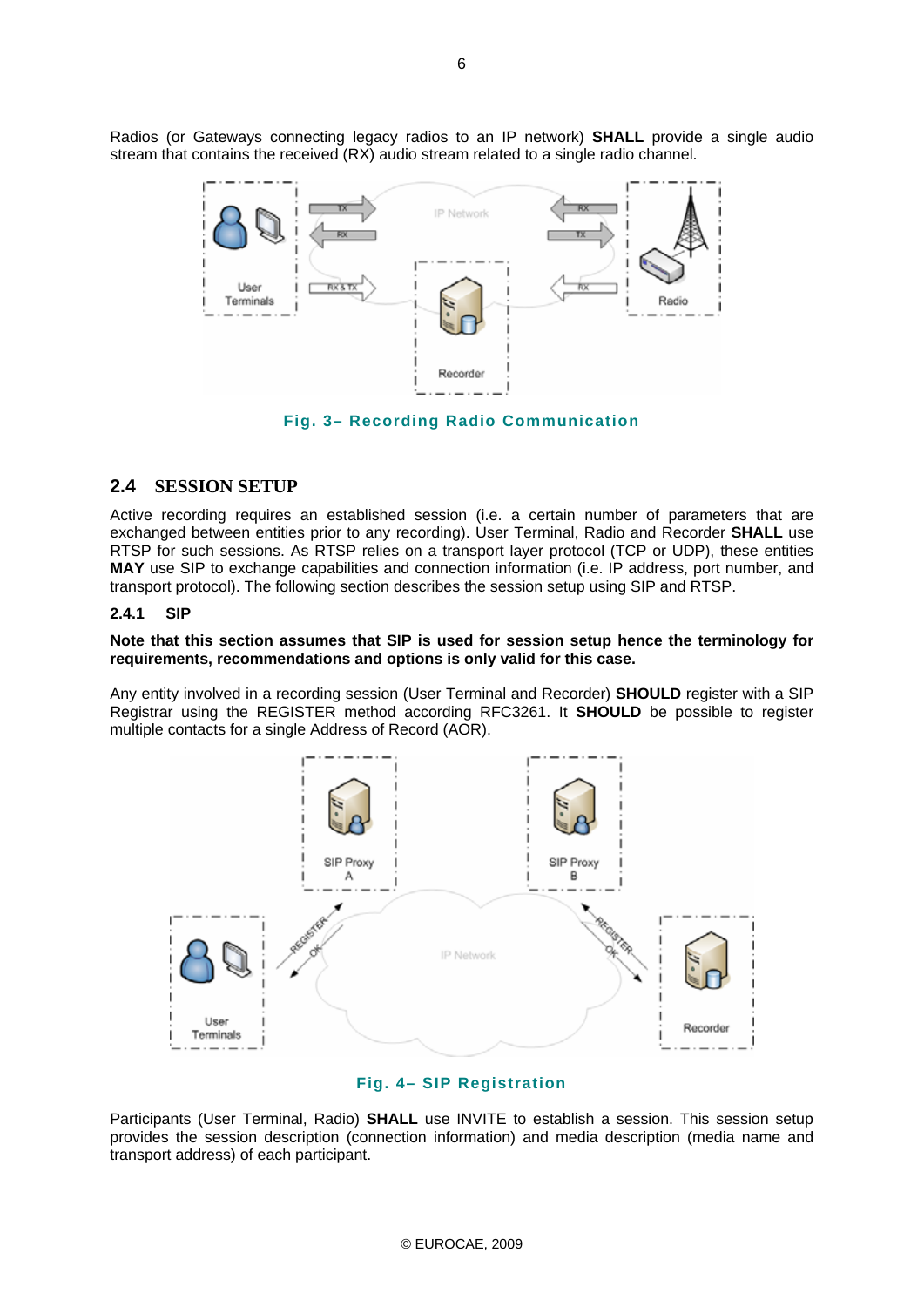

#### **Fig. 5– SIP Session Setup**

| Recorder | Terminal              | Radio | Recorder          |  |
|----------|-----------------------|-------|-------------------|--|
|          | INVITE                |       |                   |  |
|          |                       |       |                   |  |
|          | 200 OK<br>----------- |       | INVITE<br>------- |  |
|          | ACK                   |       | 200 OK            |  |
|          |                       |       |                   |  |
|          |                       |       | ACK               |  |
|          | TCP                   |       | -------           |  |
|          | <============>        |       | TCP               |  |
|          |                       |       | .==========>      |  |
|          |                       |       |                   |  |

#### **Fig. 6– SIP Session Setup: Message Sequence**

Example for a SIP session setup from a User Terminal or Radio to the Recorder:

Request:

```
INVITE sip:recoder@atc.org SIP/2.0 
... 
Content-Type: application/sdp 
Content-Length: 87 
v=0o=0 0 IN IP4 192.0.2.94 
s=Recording 
t=0 0
c=IN IP4 192.0.2.94 
m=application 10554 rtsp rec
```
Response:

```
SIP/2.0 200 OK 
... 
Content-Type: application/sdp 
Content-Length: 87 

v=0o=0 0 IN IP4 192.0.2.25 
s=Recording 
t=0 0
c=IN IP4 192.0.2.25 
m=application 20554 rtsp rec
```
The session description **SHALL NOT** specify the used transport protocol, as this is part of the RTSP session description.

#### **2.4.2 RTSP**

User Terminals **SHALL** use RTSP to enable controlled, on-demand delivery of real-time data. Systems implementing RTSP **SHOULD** support carrying RTSP over TCP and **MAY** support UDP. The default port for the RTSP server **SHALL** be 554 for both UDP and TCP.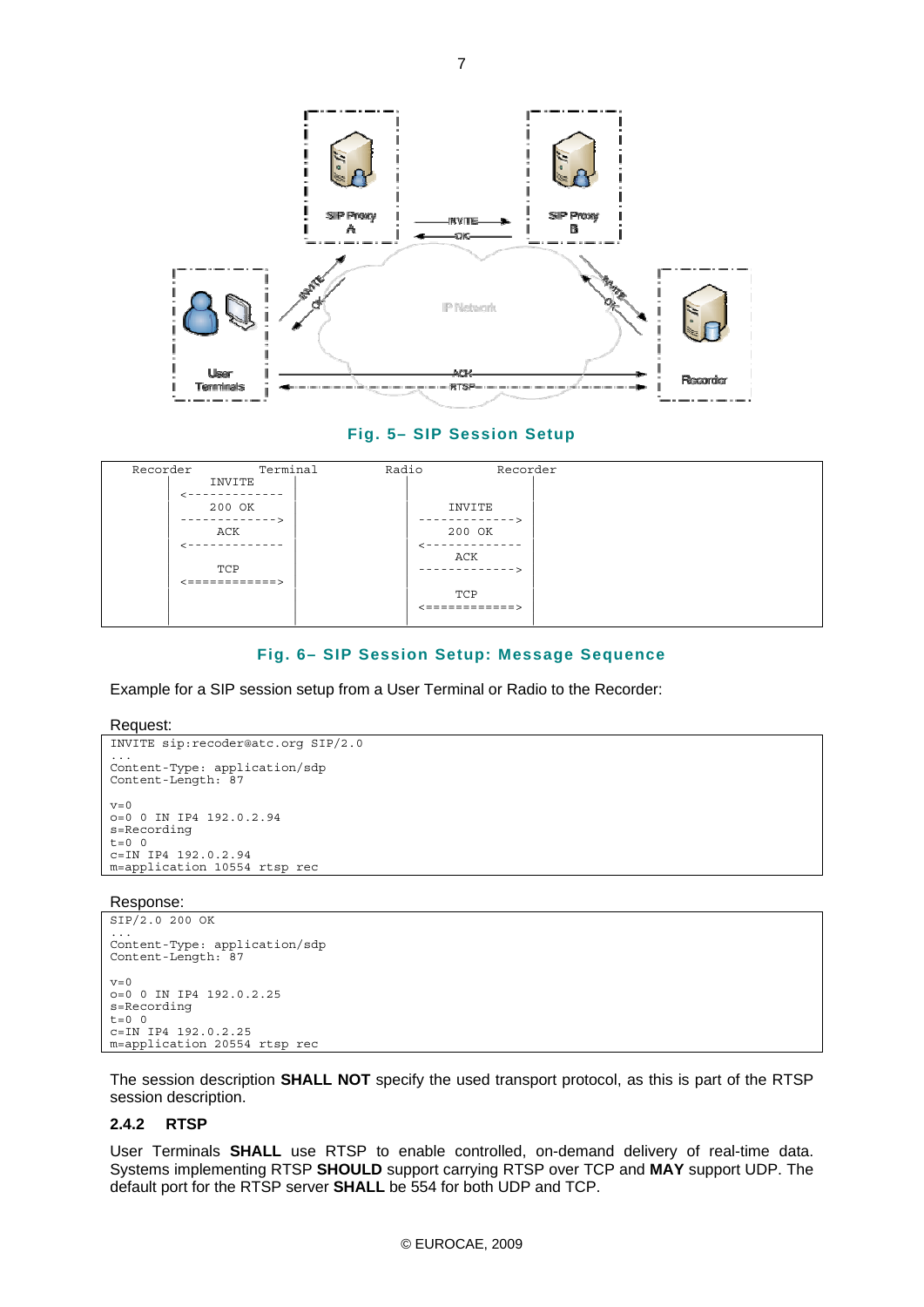The following assumes that the IP address of the Recorder is known and a TCP session has been established. Participants (User Terminals, Radios) **SHALL** use ANNOUNCE and SETUP to establish a recording session. Participants (User Terminals) **MAY** use DESCRIBE and SETUP to establish a replay session. This session setup provides the session description (connection information) and media description (media name and transport address) of each participant. Participants (User Terminals, Radios) **SHALL** use TEARDOWN to close a session.



**Fig. 7– RTSP Record and Replay Session** 

## **2.5 TRANSPORT**

## **4 [RECORDING] Transport**

Transport of media **SHOULD** be based on Embedded (interleaved) Binary Data and **MAY** be based on RTP over independent TCP or RTP over UDP, as described later in this section. The Transport request and response header field indicates which transport protocol is to be used and configures its parameters such as destination address, compression, multicast time-to-live and destination port for a single stream. It sets those values not already determined by a presentation description.

Transports are comma separated, listed in order of preference. Parameters may be added to each transport, separated by a semicolon. The server **SHOULD** return a Transport response-header field in the response to indicate the values actually chosen. The Transport header field **MAY** also be used to change certain transport parameters. A server **MAY** refuse to change parameters of an existing stream.

The general syntax for the transport specifier is a list of slash separated tokens: Value1/Value2/Value3...

Which for RTP transports take the form: RTP/profile/lower-transport

The default value for the "lower-transport" parameters is specific to the profile. For RTP/AVP, the default is UDP. The next section describes alternative transport methods.

#### **2.5.1 EMBEDDED BINARY DATA**

RTSP contains a syntax for interleaving the RTSP control stream with the data stream. This is called embedded (interleaved) binary data. Interleaved binary data **SHOULD** be used when RTSP is carried over TCP.

The channel identifier (CID) is defined in the transport header with the interleaved parameter. The following illustrates a client server session example using interleaved binary data with 0 as channel identifier. Request:

```
SETUP rtsp://recorder:554/iprecorder/ RTSP/1.0 
CSeq: 1 
Transport: RTP/AVP/TCP;interleaved=0
```
Response: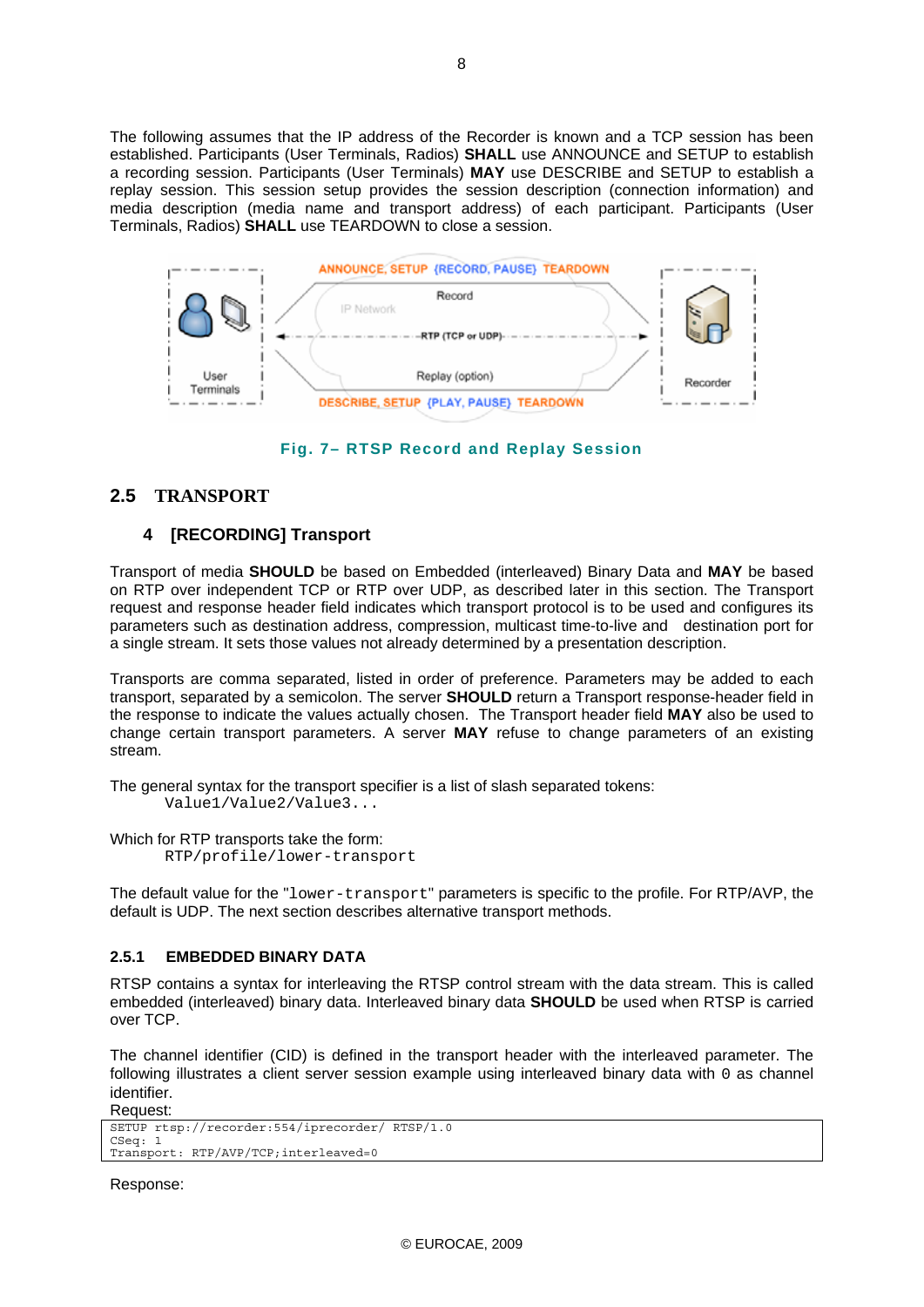```
RTSP/1.0 200 OK 
CSeq:
Session: c408358f-a233-4dd2-9fb6-a338953cc8b2 
Transport: RTP/AVP/TCP;interleaved=0
```
#### **2.5.1.1 FRAMING METHOD**

Stream data such as RTP packets is encapsulated by an ASCII dollar sign (24 hexadecimal), followed by a one-byte channel identifier (CID), followed by the length of the encapsulated binary data as a binary, two-byte integer in network byte order. The stream data follows immediately afterwards, without a CRLF, but including the upper-layer protocol headers. Each \$ block contains exactly one upper-layer protocol data unit, e.g., one RTP packet, see [5].

0 1 2 3 4 5 6 7 8 9 0 1 2 3 4 5 6 7 8 9 0 1 2 3 4 5 6 7 8 9 0 1 2 3 4 5 6 7 8 9 0 1 --------------------------------------------------------------- | ASCII ´\$´ | CID | LENGTH | --------------------------------------------------------------- RTP packet with header ... ---------------------------------------------------------------

#### **Fig. 8– Embedded Binary Data Format**

#### **2.5.2 RTP OVER INDEPENDENT TCP**

This section adapts the guidelines for using RTP over TCP within SIP/SDP to work with RTSP as in [21].

There are two different methods for how to specify where the media should be delivered:

- dest\_addr: The presence of this parameter and its values indicates the destination address or addresses (host address and port pairs for IP flows) necessary for the media transport.
- No dest addr: The lack of the dest addr parameter indicates that the server SHALL send media to the same address for which the RTSP messages originates. This does not work for transports requiring explicitly given destination ports.

A client codes the support of RTP over independent TCP by specifying an RTP/AVP/TCP transport option without an interleaved parameter. This transport option **MUST** include the "unicast" parameter. If the client wishes to use RTP with RTCP, two ports (or two address/port pairs) are specified by the dest\_addr parameter. If the client wishes to use RTP without RTCP, one port (or one address/port pair) is specified by the dest\_addr parameter.

If the client wishes to play the active role in initiating the TCP connection, it **MAY** set the "setup" parameter on the Transport line to be "active", or it **MAY** omit the setup parameter, as active is the default. If the client signals the active role, the ports for all dest\_addr values **MUST** be set to 9 (the discard port).

If the client wishes to play the passive role in TCP connection initiation, it **MUST** set the "setup" parameter on the Transport line to be "passive". If the client is able to assume the active or the passive role, it **MUST** set the "setup" parameter on the Transport line to be "actpass". In either case, the dest\_addr port value for RTP **MUST** be set to the TCP port number on which the client is expecting to receive the RTP stream connection, and the dest\_addr port value for RTCP **MUST** be set to the TCP port number on which the client is expecting to receive the RTCP stream connection.

If upon receipt of a non-interleaved RTP/AVP/TCP request, a server decides to accept this requested option, the 2xx reply **MUST** contain a Transport option that specifies RTP/AVP/TCP (without using the interleaved parameter, and with using the unicast parameter).

The dest addr parameter value **MUST** be echoed from the parameter value in the client request unless the destination address (only port) was not provided in which can the server **MAY** include the source address of the RTSP TCP connection with the port number unchanged.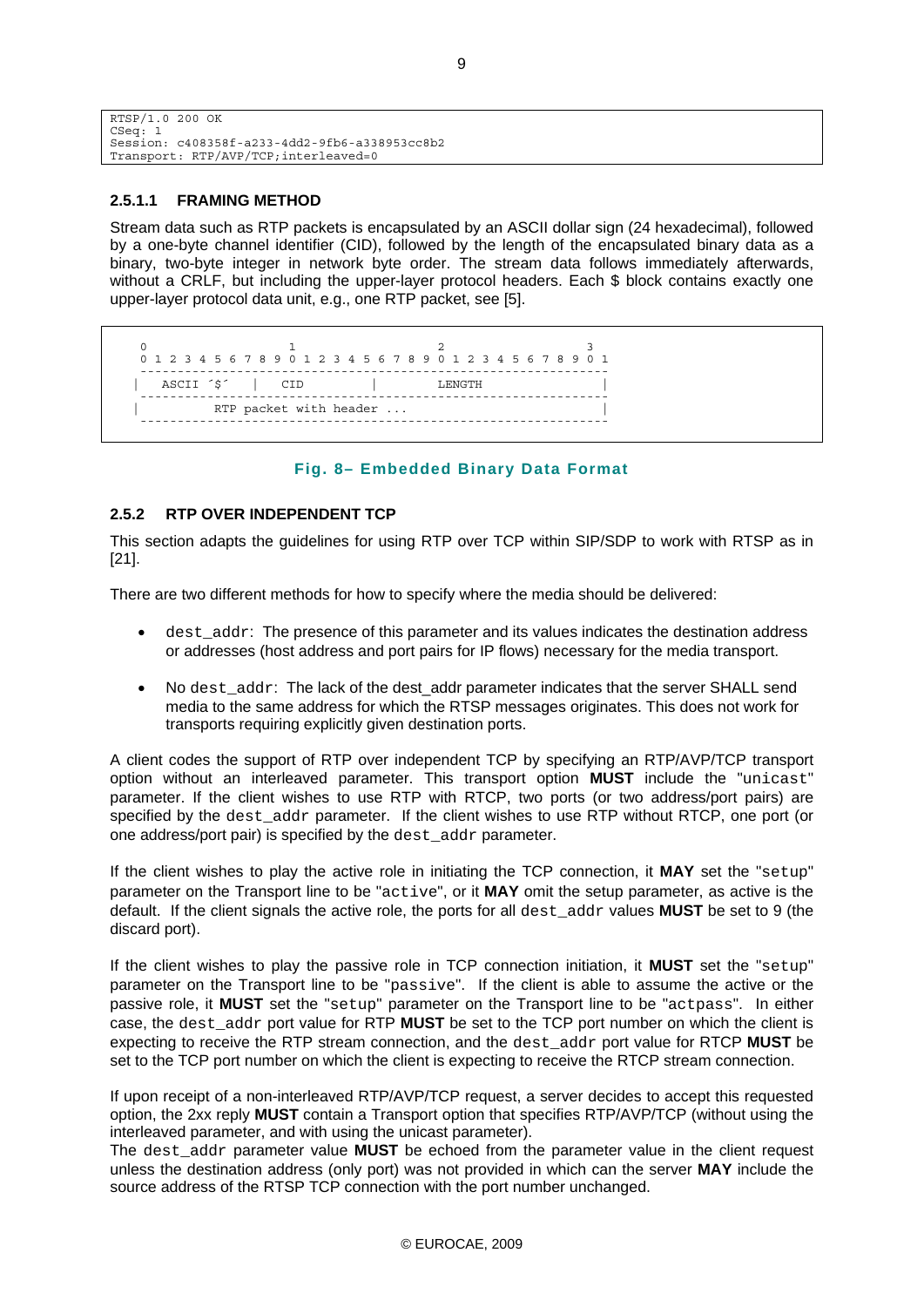In addition, the server reply **MUST** set the setup parameter on the Transport line, to indicate the role the server will play in the connection setup. Permissible values are "active" (if a client set "setup" to "passive" or "actpass") and "passive" (if a client set "setup" to "active" or "actpass").

If a server sets "setup" to "passive", the "src\_addr" in the reply **MUS**T indicate the ports the server is willing to receive an RTP connection and (if the client requested an RTCP connection by specifying two dest addr ports or address/port pairs) and RTCP connection. If a server sets "setup" to "active", the ports specified in "src\_addr" MUST be set to 9.

The following illustrates a client server session example using RTP over independent TCP.

Request:

```
SETUP rtsp://recorder:554/iprecorder/ RTSP/1.0 
CSeq: 1 
Transport: RTP/AVP/TCP;unicast;mode="RECORD";dest_addr=":9";setup=active;connection=new 
Response: 
RTSP/1.0 200 OK 
CSeq:
```

```
Session: c408358f-a233-4dd2-9fb6-a338953cc8b2 
Transport: RTP/AVP/TCP;unicast;dest_addr=":9";src_addr="192.0.2.5:9000";setup=passive 
            connection=new;ssrc=93CB001E
```
#### **2.5.2.1 FRAMING METHOD**

A 16-bit unsigned integer LENGTH field, coded in network byte order (big-endian), begins the frame. If LENGTH is non-zero, an RTP or RTCP packet follows the LENGTH field. The value coded in the LENGTH field **MUST** equal the number of octets in the RTP or RTCP packet. Zero is a valid value for LENGTH, and it codes the null packet, as in [25].

```
0 1 2 3
 0 1 2 3 4 5 6 7 8 9 0 1 2 3 4 5 6 7 8 9 0 1 2 3 4 5 6 7 8 9 0 1 
 --------------------------------------------------------------- 
              | LENGTH | RTP or RTCP packet ... | 
            ---------------------------------------------------------------
```
#### **Fig. 9– TCP Frame Format**

#### **2.5.3 RTP OVER UDP**

The implementation of RTP over UDP **SHALL** be implemented according the guidelines of RFC2326, see [5].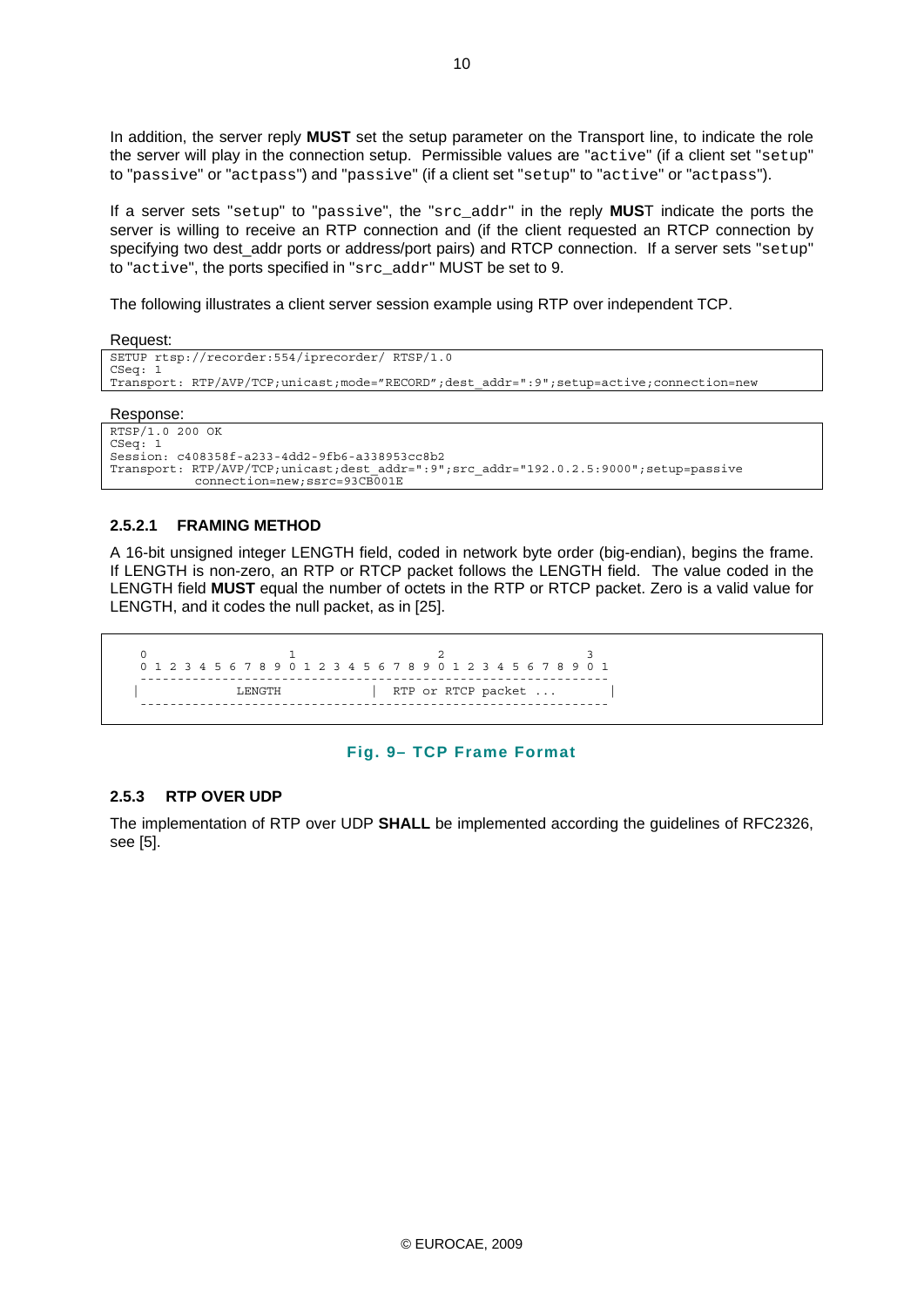#### **2.6 RTSP CONTROL MESSAGES**

#### **2.6.1 ANNOUNCE AND SETUP**

These messages **SHALL** be used to establish a recording session. The message body of ANNOUNCE **SHALL** contain a description of the media referenced by the requested URL, (e.g. rtsp://recorder:554/iprecorder/) using SDP, as in [8].





The following gives an example for a RTSP session setup using embedded (interleaved) binary data (request and response):

```
ANNOUNCE rtsp://recorder:554/iprecorder/ RTSP/1.0 
CSeq: 1 
Content-Type: application/sdp 
...<br>v=0
o=first 2520644554 2838152170 IN IP4 first.example.net 
s=Example 
t=0 0
c=IN IP4 192.0.2.105 
m=audio 0 RTP/AVP 8 
a=rtpmap:8 PCMA/8000 
…
```

```
SETUP rtsp://recorder:554/iprecorder/ RTSP/1.0 
CSeq: 1 
Transport: RTP/AVP/TCP;interleaved=0 
…
```

```
RTSP/1.0 200 OK 
CSeq: 1 
Session: c408358f-a233-4dd2-9fb6-a338953cc8b2 
Transport: RTP/AVP/TCP;interleaved=0 
…
```
 Terminal Recorder | ANNOUNCE | | -------------> | | SETUP | | -------------> | | 200 OK |  $2 - - - - - - - - -$  | | | RTSP | | <============> | | |

**Fig. 11– RTSP Record Session Setup: Messages and Sequence**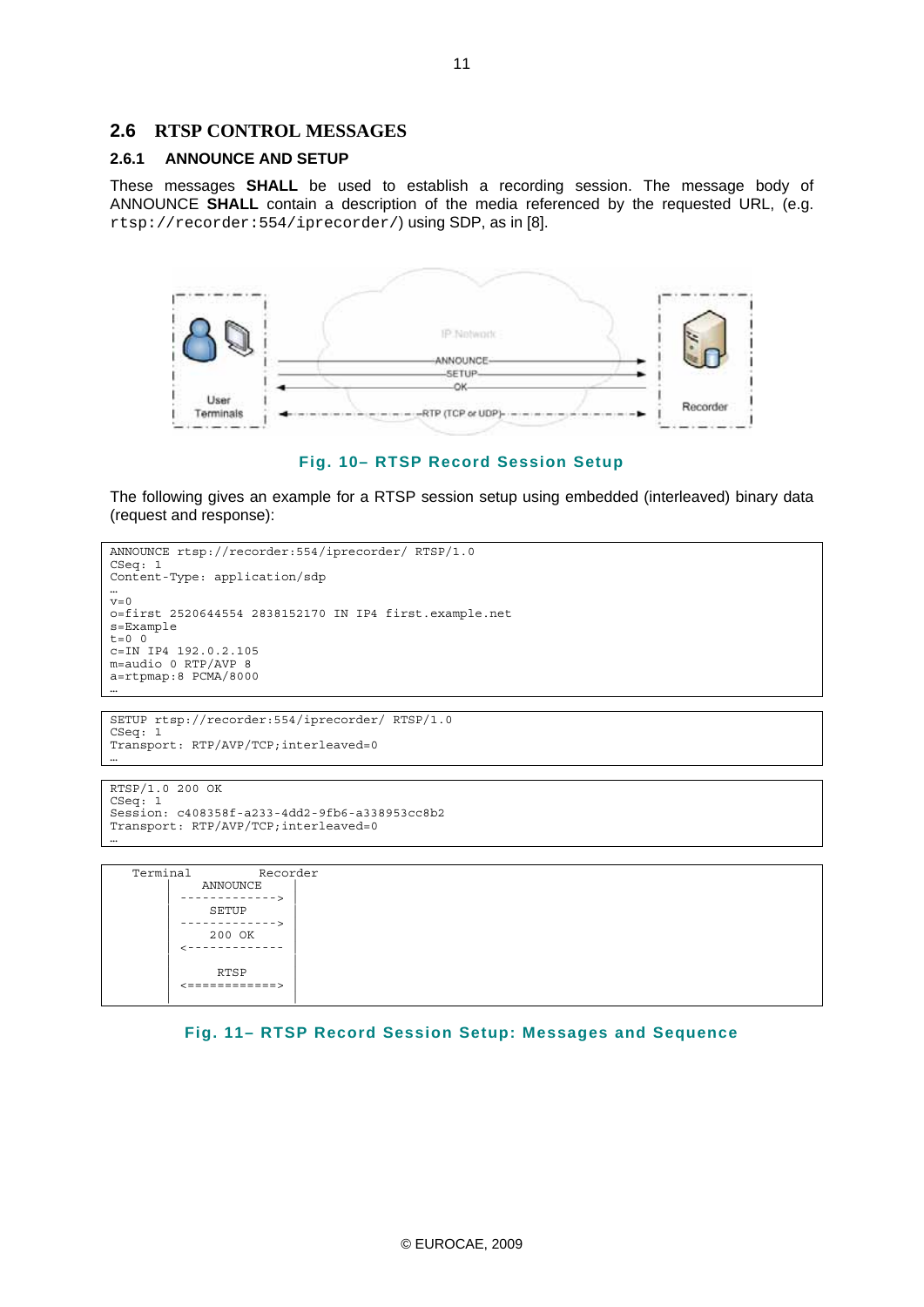#### **2.6.2 RECORD**

This message **SHALL** be used to start data transmission on the stream allocated via SETUP. Clients (Terminals) **MAY** offer a connection reference to the recorder using an XML encoded message body (see section 2.7 for details). If clients are not able to provide a connection reference in their initial request, the answer or server response **SHALL** contain a server generated connection reference.

However, clients **MAY** already submit call record data using the defined XML structure (see section 2.7 for details) within the RECORD message and **SHALL** leave the connref parameter blank if they are not able to provide a connection reference value.

If the connection reference is provided by the client (request), the server (recorder) **SHALL** use the same connref value in the response. The following gives an example to start recording including a client generated connection reference value (request and response):

```
RECORD rtsp://recorder:554/iprecorder/ RTSP/1.0 
CSeq: 2 
Session: c408358f-a233-4dd2-9fb6-a338953cc8b2 
Content-Type: application/x-crd+xml 
<call-record-data connref="403C232A-C510-45C7-973E-D55F5CF996AF" /> 
(see section 2.7. for content details)
```

```
RTSP/1.0 200 OK 
CSeq: 2 
Session: c408358f-a233-4dd2-9fb6-a338953cc8b2 
Content-Type: application/x-crd+xml
```
<call-record-data connref="403C232A-C510-45C7-973E-D55F5CF996AF" />

*(see section 2.7. for content details)* 

| T/R | Recorder    |
|-----|-------------|
|     | RECORD      |
|     |             |
|     | 200 OK      |
|     |             |
|     | RTP (media) |
|     |             |

#### **Fig. 12– RECORD: Messages and Sequence**

#### **2.6.3 PAUSE**

This message **SHALL** be used to interrupt (halt) stream delivery on the stream allocated via ANNOUNCE/SETUP (request and response):

```
PAUSE rtsp://recorder:554/iprecorder/ RTSP/1.0 
CSeq: 2
Session: c408358f-a233-4dd2-9fb6-a338953cc8b2
```

```
RTSP/1.0 200 OK 
CSeq: 2<br>Session:
            Session: c408358f-a233-4dd2-9fb6-a338953cc8b2
```

```
 T/R Recorder 
              | PAUSE | 
 | -------------> | 
            200 OK = = = = = = = = =
          | <------------- | 
 | |
```
#### **Fig. 13– PAUSE: Messages and Sequence**

#### **2.6.4 SET\_PARAMETER**

This message **SHALL** be used to set the value of a parameter (call record data) for a presentation or stream specified by the URI (request and response):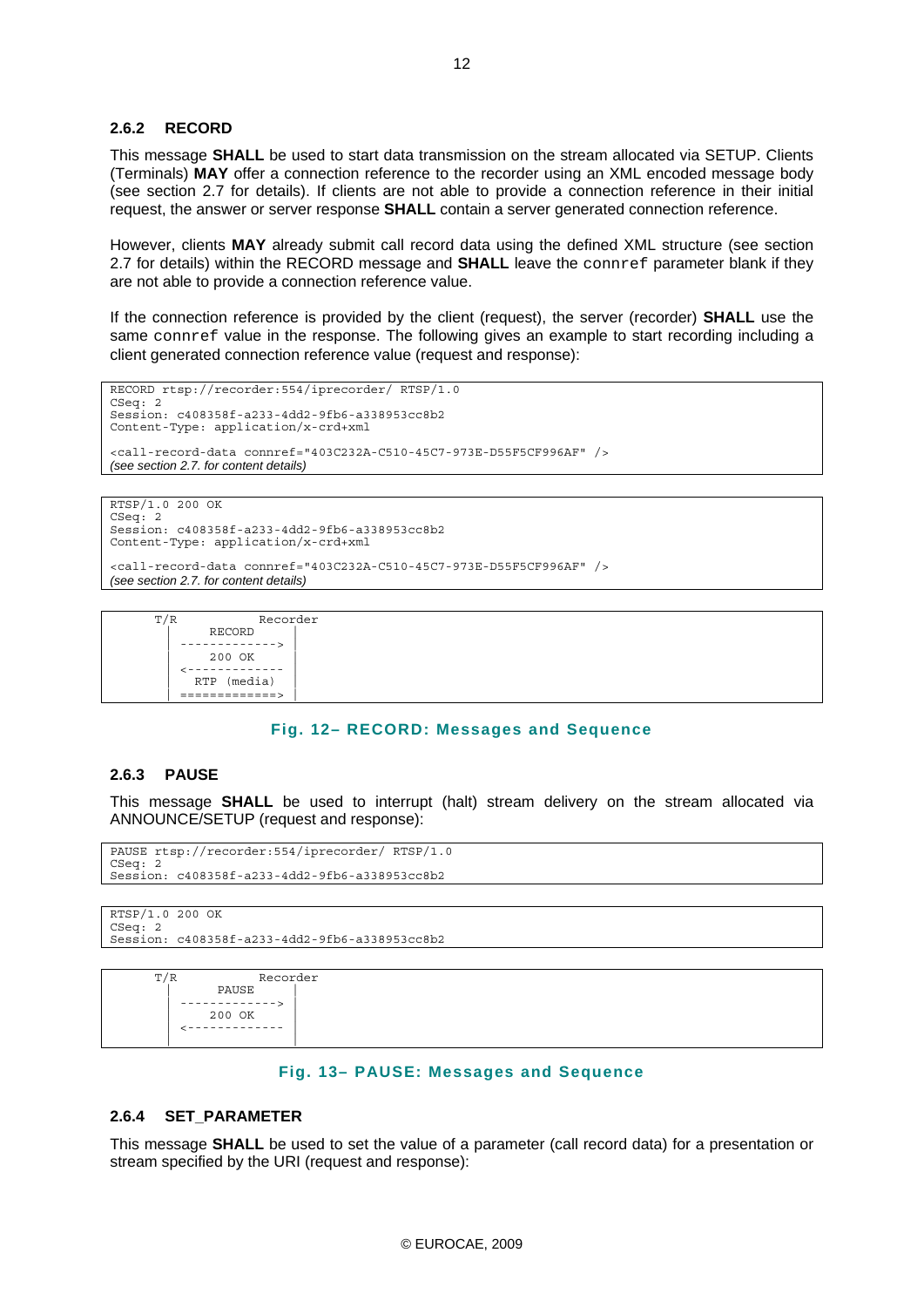```
SET_PARAMETER 
rtsp://recorder:554/iprecorder/ RTSP/1.0 
CSeq: 3
Session: c408358f-a233-4dd2-9fb6-a338953cc8b2 
Content-Type: application/x-crd+xml 
(see section 2.7. for content details)
```
RTSP/1.0 200 OK CSeq: 3 Session: c408358f-a233-4dd2-9fb6-a338953cc8b2



#### **Fig. 14– SET\_PARAMETER: Messages and Sequence**

#### **2.6.5 TEARDOWN**

This message **SHALL** be used to free resources associated with the stream specified by the URI (request and response):

```
TEARDOWN rtsp://recorder:554/iprecorder/ RTSP/1.0 
CSeq: 4 
Session: c408358f-a233-4dd2-9fb6-a338953cc8b2
```

```
RTSP/1.0 200 OK 
CSeq: 4 
Session: c408358f-a233-4dd2-9fb6-a338953cc8b2
```

```
 T/R Recorder 
              | TEARDOWN | 
 | -------------> | 
          200 OK <br>
\leftarrow ----------
 | <------------- |
```
#### **Fig. 15– TEARDOWN: Messages and Sequence**

#### **2.6.6 REPLAY (optional)**

This message sequence **MAY** be used to replay stored information at a replay client. Note: This is seen as optional feature.

```
DESCRIBE rtsp://recorder:554/replay/?connref=403C232A-C510-45C7-973E-D55F5CF996AF RTSP/1.0 
CSeq: 2 
Accept: application/sdp
```

```
RTSP/1.0 200 OK 
CSeq: 2 
Server: Example Recorder 
Content-Type: application/sdp 
Content-Length: 157 
v=0o=unnamed 0 0 IN IP4 playback.example.net 
s=Example Stream 
t=0 0
a=range:npt=0.0-9.420000000 
a=length:npt=9.420000000 
m=audio 0 RTP/AVP 8 
a=rtpmap:8 PCMA/8000
```

```
SETUP rtsp://recorder:554/replay/?connref=403C232A-C510-45C7-973E-D55F5CF996AF RTSP/1.0 
CSeq: 3 
Transport: RTP/AVP/TCP;unicast;mode="PLAY";dest_addr=":9";setup=active;connection=new
```

```
RTSP/1.0 200 OK 
CSeq: 3 
Session: 2da07059-961e-4998-81f8-0f6345e0b15f 
Server: Example Recorder 
Transport: RTP/AVP/TCP;unicast;dest_addr=":9"/":9";src_addr="192.0.2.5:9000";setup=passive 
    connection=new;ssrc=93CB001E
```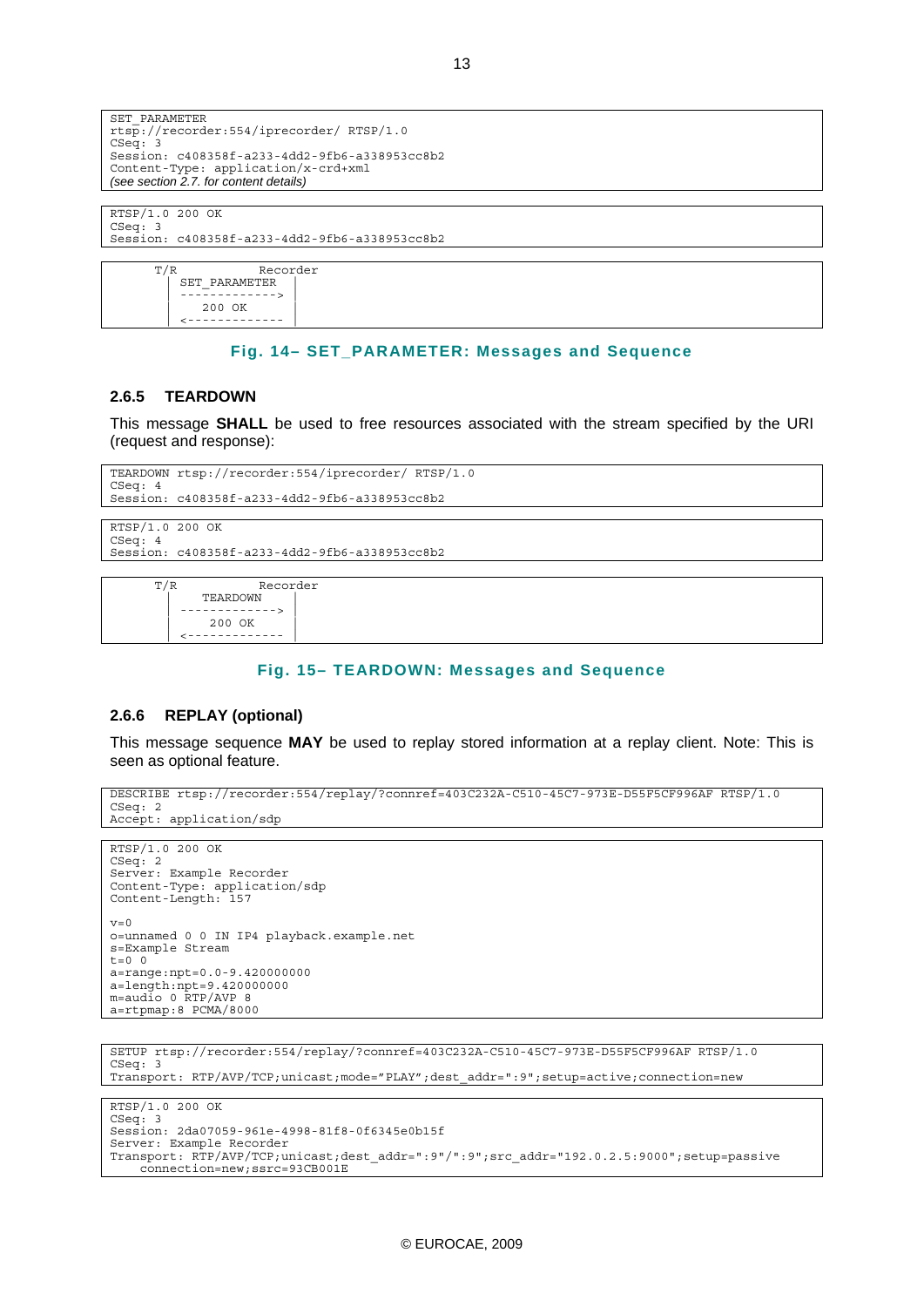PLAY rtsp://recorder:554/replay/?connref=403C232A-C510-45C7-973E-D55F5CF996AF RTSP/1.0 CSeq: 4 Session: 2da07059-961e-4998-81f8-0f6345e0b15f Range: npt=0-9.419000

 $RTSP/1.0200$  Success CSeq: 4 Server: Example Recorder Session: 2da07059-961e-4998-81f8-0f6345e0b15f Range: npt=0-9.419 RTP-Info:url=rtsp://recorder:554/replay/?connref=403C232A-C510-45C7-973E-D55F5CF996AF;rtptime=3188274789;seq=4082

PAUSE rtsp://recorder:554/replay/?connref=403C232A-C510-45C7-973E-D55F5CF996AF RTSP/1.0 CSeq: 5 Session: 2da07059-961e-4998-81f8-0f6345e0b15f

RTSP/1.0 200 Success CSeq: 5 Session: 2da07059-961e-4998-81f8-0f6345e0b15f Server: Example Recorder

TEARDOWN rtsp://recorder:554/replay/?connref=403C232A-C510-45C7-973E-D55F5CF996AF RTSP/1.0 CSeq: 6 Session: 2da07059-961e-4998-81f8-0f6345e0b15f

RTSP/1.0 200 OK CSeq: 4 Session: c408358f-a233-4dd2-9fb6-a338953cc8b2



#### **Fig. 16– RTSP Replay Session: Messages and Sequence**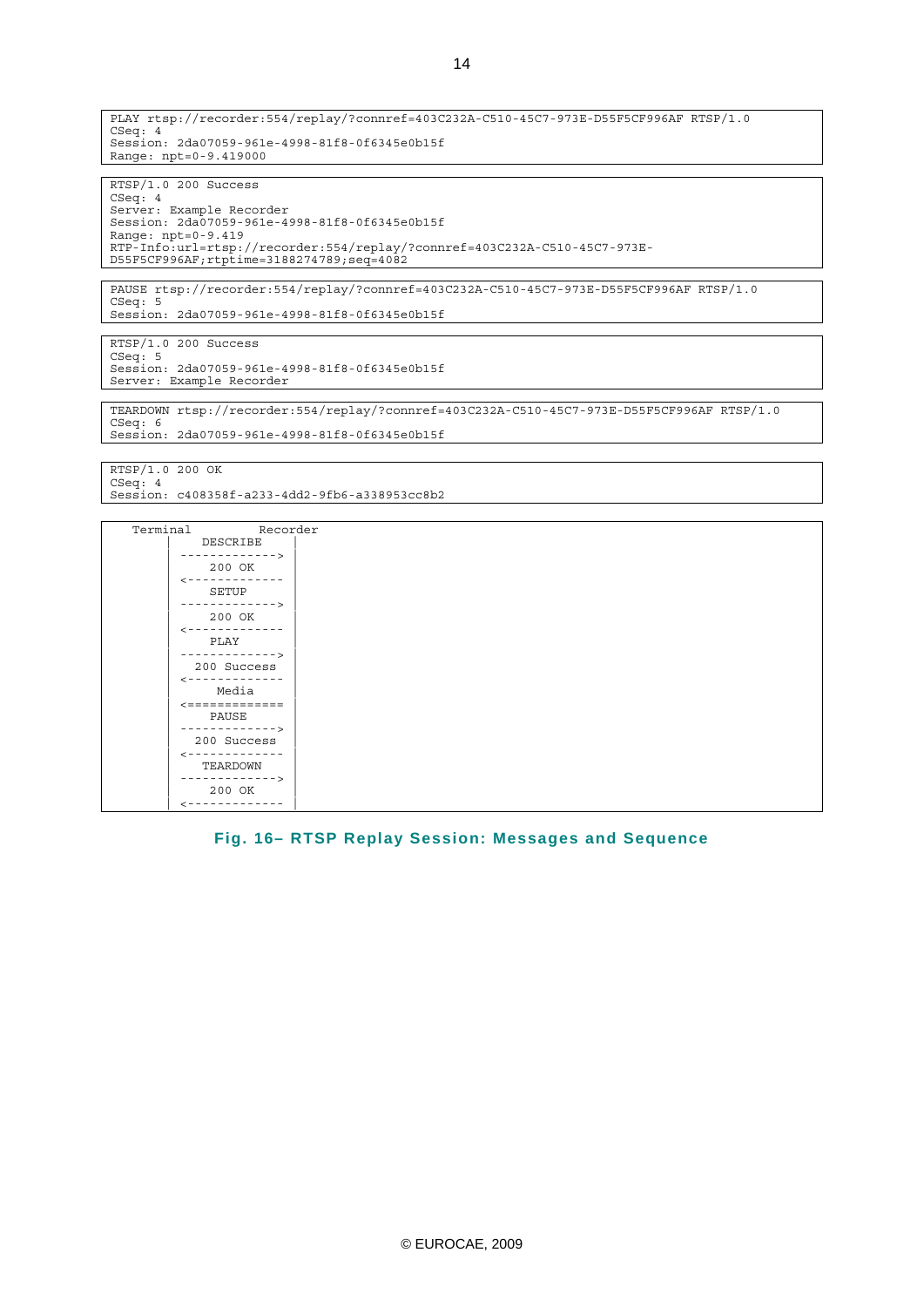## **2.7 CALL RECORD DATA FORMAT**

The following XML structure **SHALL** be used to transmit call record data within a SET\_PARAMETER message:

```
 <call-record-data connref="403C232A-C510-45C7-973E-D55F5CF996AF"> 
        <properties> 
                <property name="">value</property> 
        </properties> 
        <operations> 
                <operation name="" time="[utc-datetime]">value</operation> 
         </operations> 
 </call-record-data>
```
Call Record data **SHALL** be composed of properties and operations. Any timestamp **SHOULD** be set by the client since it has the exact time reference for any local event. If a timestamp value is omitted, the server **SHALL** use the timestamp of arrival of the message.

#### **2.7.1 PROPERTIES**

Properties are single values that will not change during the lifetime of a connection and usually do not require a time reference, except for properties that are representing timestamp information.

A client **MAY** send an updated value of a property that he already set if the new value is a more accurate one. In that case the recorder **MAY** overwrite the previous value if present. The recorder does not need to hold any previous values since properties are only those values that can have only one instance for a connection. For instance, the direction of the connection never changes during its lifetime. Examples:

- Direction (of the connection):  $0 =$  unknown (default),  $1 =$  incoming,  $2 =$  outgoing <property name="Direction">1</property>
- Priority:  $0 =$  highest  $\dots$  4 = lowest (normal, default) <property name="Priority">3</property>
- CallingNr, CalledNr, AlertingNr, ConnectedNr: preferred in "tel:" URI format <property name="CallingNr">tel:+4311503</property>
- SetupTime, AlertTime, ConnectTime, DisconnectTime, ReleaseTime: utc-datetime <property name="SetupTime">20070801T054030.123Z</property>
- DisconnectCause: Cause values according to ITU-T Rec. Q.931 <property name="DisconnectCause">19</property>
- DisconnectSource:  $0 =$  unknown (default),  $1 =$  endpoint,  $2 =$  other <property name="DisconnectSource">1</property>
- Type: Classification of transported data. Values according to BasicService enumeration of ECMA 242 (default  $= 1$ , speech) <property name="Type">1</property>

## **2.7.2 OPERATIONS**

Operations are events during the lifetime of a connection that may happen at any time and SHOULD be preserved at the recorder. Examples:

- RedirectedNr: Representing a "tel:" URI format to notify a redirection with the new target. <operation name="RedirectedNr" time="20070801T054035Z456">+431156</operation>
- CallRef, ThreadRef (including e.g. a UUID): Values are typically changing during call transfers. <operation name="CallRef" time="20070801T054059.001Z">FD306648-4EBA-48D5-B41E-00002EA20B76</operation> <operation name="ThreadRef" time="20070801T054059Z001">ACB734C8-2843-4FE4-AFBD-00058FA9BD0F</operation>
- PTT-State: Change of PTT state;  $0 = \text{off}, 1 = \text{on}$ <operation name="PTT-State" time="20070801T055000.789Z">0</operation>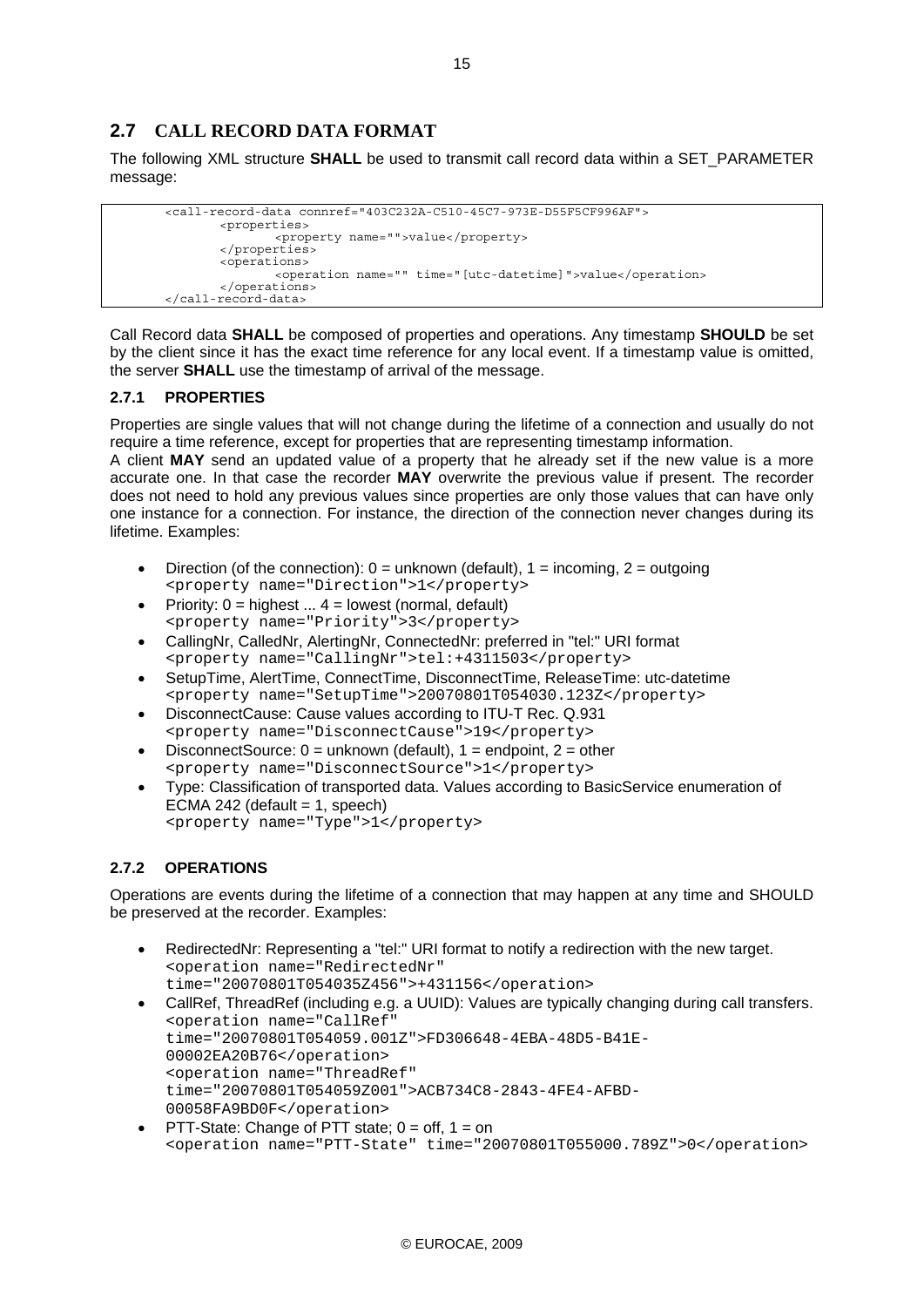## **2.8 REFERENCING CALL SCENARIOS**

**Please note that this section is seen as recommendation for referencing call scenarios and not as mandatory requirement.** Generally, a call establishing endpoint has to tell its partner a reference with which both can assign their recordings. With this reference, later statistical evaluations about the call scenario can be done. If recorded connections are not referenced, just limited evaluation is possible.

The recorder **SHOULD** know three reference values:

- ConnRef: Identifying a connection that describes the details from the viewpoint of an endpoint.
- CallRef: Identifying a call that has one or typically two connections assigned.
- ThreadRef: Identifying a thread (a call scenario in general) that has one or more calls assigned.

For instance, endpoint A starts a new call scenario by creating an outgoing connection. In this case, it also creates new call and thread references which will be sent along the setup messages. Endpoint B receives an incoming request, creates an incoming connection and associates it with the call and thread references that were sent along with the setup.



**Fig. 17– Call Scenario** 

If such references are missing, B creates new ones. After some time, B wants to make a call to C. B puts A on hold and creates an outgoing connection together with a new call reference, but assigns the existing thread reference. Endpoint C receives an incoming request and behaves like B before. If now B wanted to transfer A to C it would, as the initiator, create a new call reference and send it along with the transfer notification message. B then would release its connections. Otherwise A and C assign their connections to the newly created call reference but would still remain under the same thread reference. This way all operations are referenced via the thread. Such reference values, defining a call or thread, MAY be transported to the other endpoint using a SIP method (like INFO).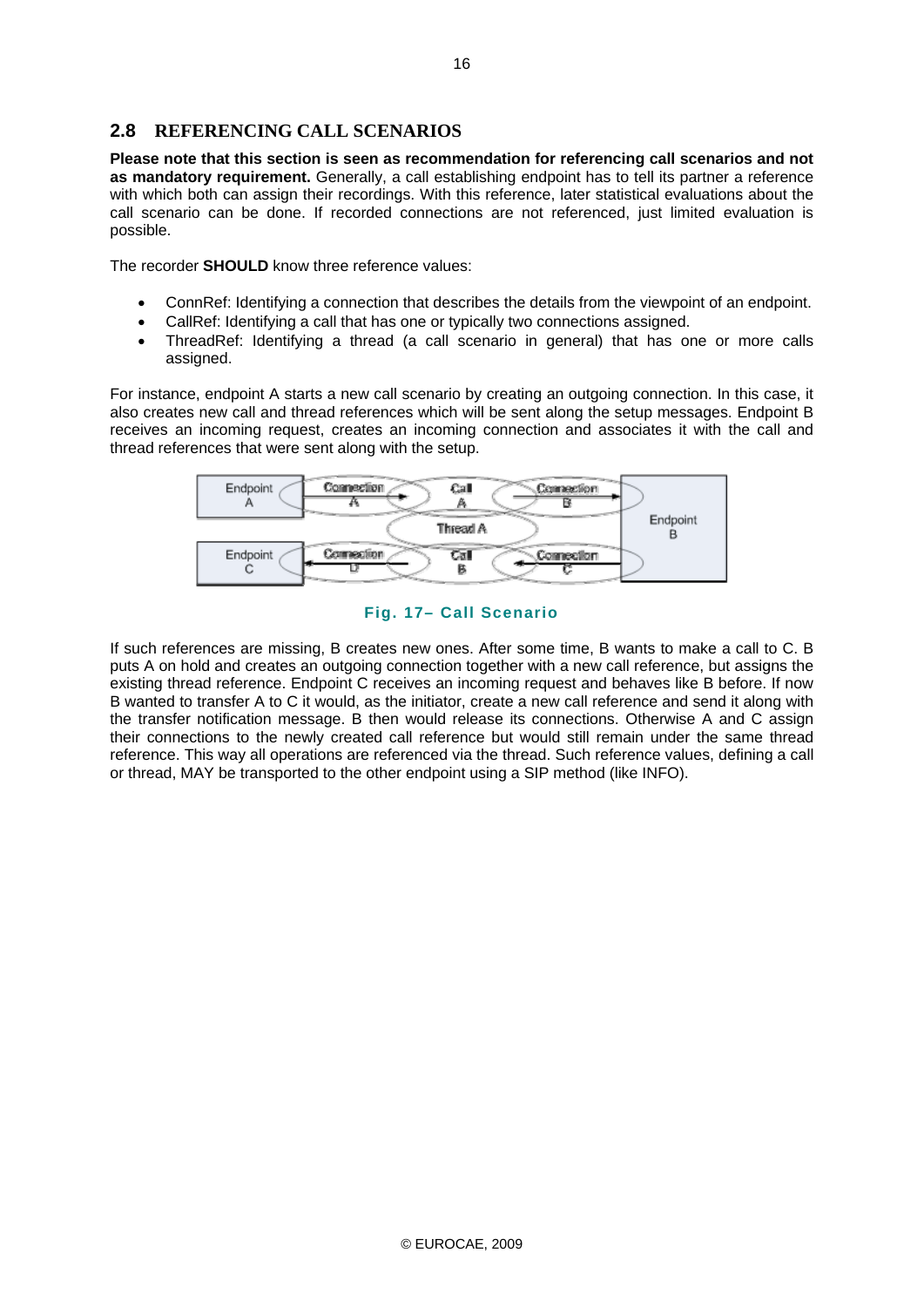## **CHAPTER 3**

#### **PHONE**

#### **3.1 AUDIO SOURCE AND CODING**

The User Terminal **SHALL** provide a summarized audio signal (IN & OUT) as a single coded PCM (G.711a) stream that is sent to the Recorder using RTP.



## **3.2 CALL RECORD DATA**

User Terminals (T) **SHALL** transmit the following properties to the Recorder using SET\_PARAMETER.

| Property                | Format              | Description/Example  | Source       | Requirement |
|-------------------------|---------------------|----------------------|--------------|-------------|
| <b>Direction</b>        | <b>INTEGER</b>      | 0unknown,            |              | mandatory   |
|                         |                     | 1incoming,           |              |             |
|                         |                     | 2outgoing            |              |             |
| Priority                | <b>INTEGER</b>      | 1highest             | Τ            | mandatory   |
|                         |                     | 5lowest              |              |             |
| CallingNr               | <b>TEL URI</b>      | $tel: +4311503$      | Т            | mandatory   |
| CalledNr                | TEL URI             | $tel: +4311503$      | т            | optional    |
| AlertingNr              | TEL URI             | $tel: +4311503$      | т            | optional    |
| ConnectedNr             | <b>TEL URI</b>      | $tel: +4311503$      | Т            | optional    |
| SetupTime               | <b>UTC DATETIME</b> | 20070801T054030.123Z | Т            | mandatory   |
| AlertTime               | <b>UTC DATETIME</b> | 20070801T054030.123Z | T            | optional    |
| ConnectTime             | <b>UTC DATETIME</b> | 20070801T054030.123Z | $\top$       | optional    |
| <b>DisconnectTime</b>   | <b>UTC DATETIME</b> | 20070801T054030.123Z | $\top$       | optional    |
| ReleaseTime             | <b>UTC DATETIME</b> | 20070801T054030.123Z | $\mathsf{T}$ | optional    |
| <b>DisconnectCause</b>  | <b>INTEGER</b>      | ITU-T Rec. Q.931     | Т            | optional    |
| <b>DisconnectSource</b> | <b>INTEGER</b>      | 1endpoint,           | Т            | optional    |
|                         |                     | 2other               |              |             |
| Type                    | <b>INTEGER</b>      | 1…speech             | Т            | optional    |

#### **Table 1– List of Phone Properties**

User Terminals (T) **SHALL** transmit the following operations to the Recorder using SET\_PARAMETER. Note: Operations include per definition a UTC date-time reference as unique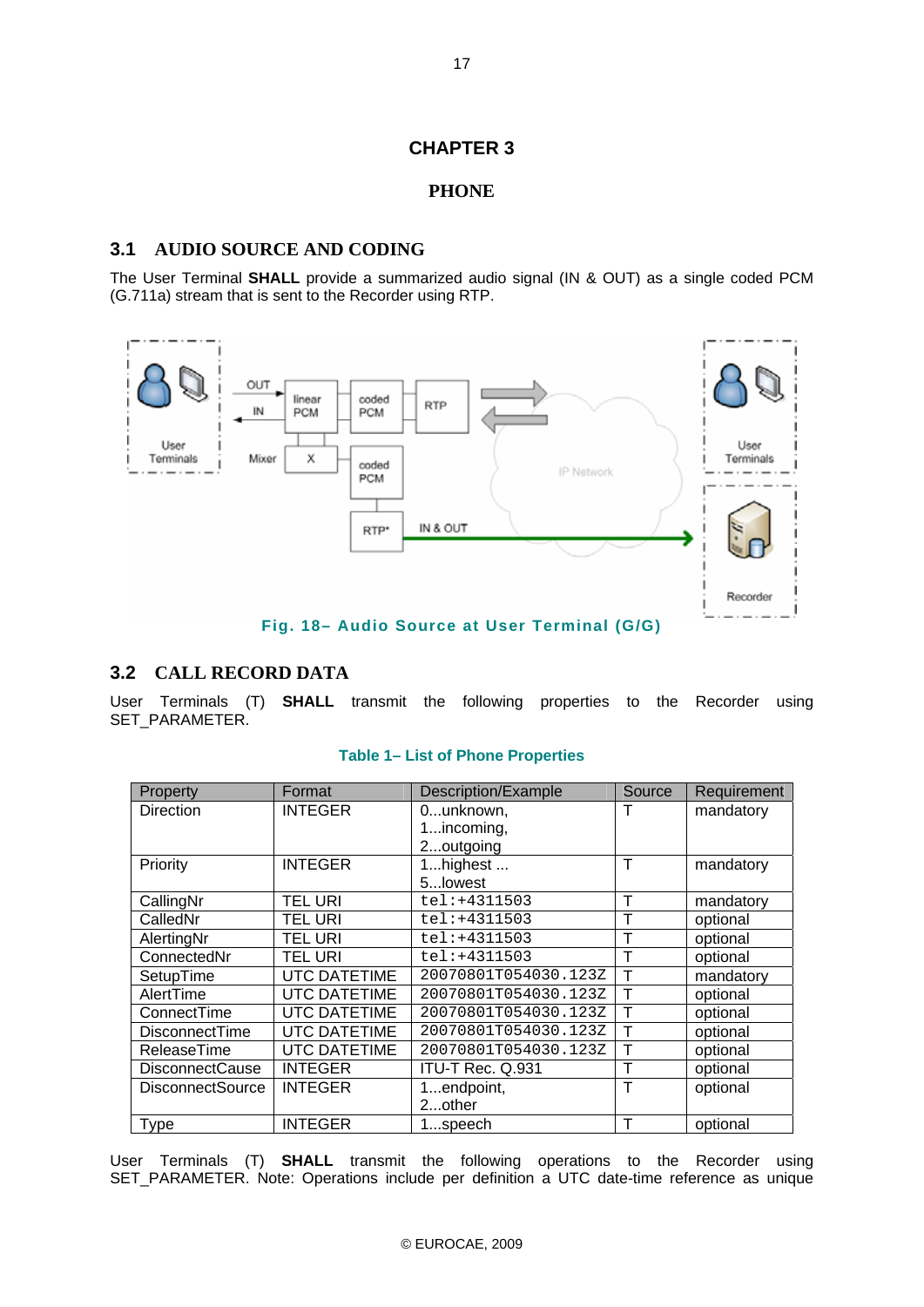timestamp.

| Property     | Format  | Description/Example | Source | Requirement |
|--------------|---------|---------------------|--------|-------------|
| RedirectedNr | TEL URI | tel:+4311503        |        | mandatory   |
| CallRef      | JUID    | <uuid></uuid>       |        | optional    |
| ThreadRef    | JUID    | <uuid></uuid>       |        | optional    |

#### **Table 2– List of Phone Operations**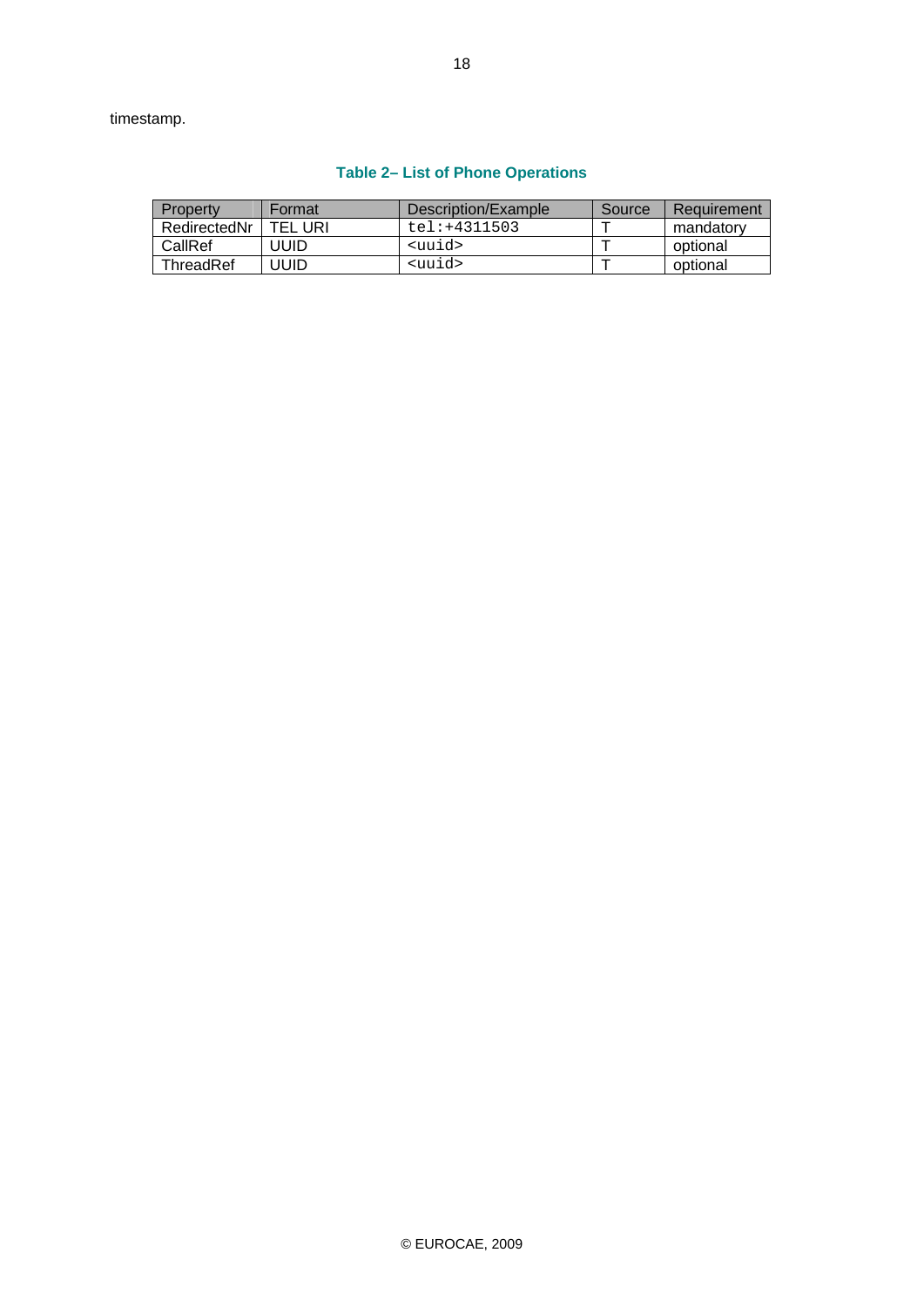## **CHAPTER 4**

#### **RADIO**

#### **4.1 AUDIO SOURCE AND CODING**

The Radio (or a gateway to the Radio) **SHALL** provide a single audio signal (RX) as a single coded PCM (G.711a) stream that is sent to the Recorder using RTP without header extension (HE).



**Fig. 19– Audio Source at Radio (A/G)** 

The User Terminal **SHALL** provide a summarized audio signal (RX & TX) as a single coded PCM (G.711a) stream that is sent to the Recorder using RTP without header extension (HE).



**Fig. 20– Audio Source at User Terminal (A/G)**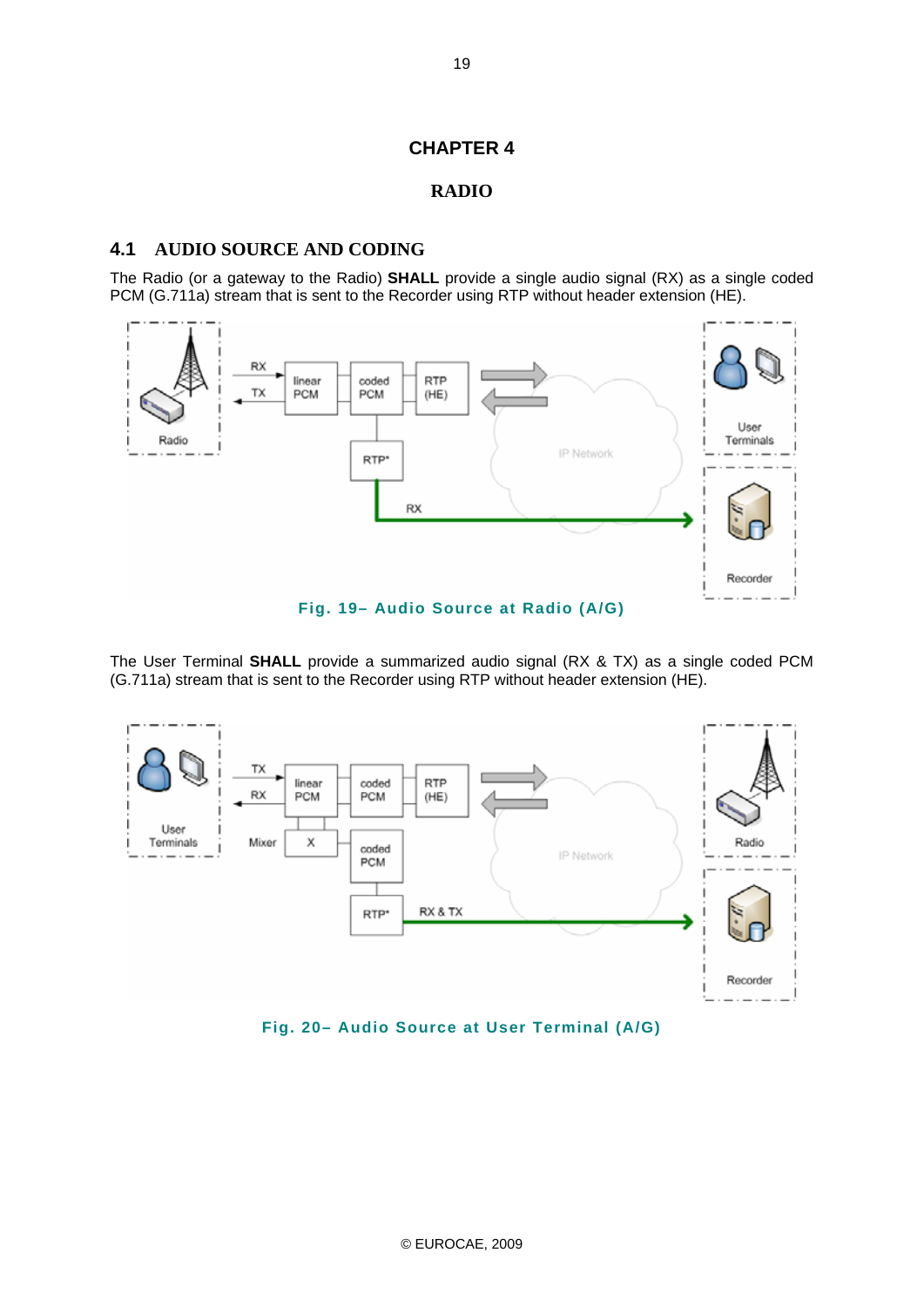## **4.2 CALL RECORD DATA**

User Terminals (T) **SHALL** and Radios (R) **MAY** transmit the following properties to the Recorder using SET\_PARAMETER.

| Property                 | Format         | Description/Example | Source | Requirement |
|--------------------------|----------------|---------------------|--------|-------------|
| FrequencyID              | <b>STRING</b>  | 118.005             |        | mandatory   |
| <b>BSS Quality Index</b> | <b>INTEGER</b> | -100-70 (RSSI)      |        | optional    |
| <b>BSS Method</b>        | <b>INTEGER</b> | ∪≀                  |        | optional    |

#### **Table 3– List of Radio Properties**

User Terminals (T) **SHALL** and Radios (R) **MAY** transmit the following operations to the Recorder using SET\_PARAMETER. Note: Operations include per definition a UTC date-time reference as unique timestamp.

#### **Table 4– List of Radio Operations**

| Operation                              | Format         | Description/Example | Source | Requirement |
|----------------------------------------|----------------|---------------------|--------|-------------|
| <b>PTT</b>                             | <b>INTEGER</b> | 1…on                |        | mandatory   |
|                                        |                | $2$ off             |        |             |
| SQU                                    | <b>INTEGER</b> | 1…on                | R      | optional    |
|                                        |                | $2$ off             |        |             |
| Simultaneous   INTEGER<br>Transmission |                | 0-MAX NB TRANS      | R      | optional    |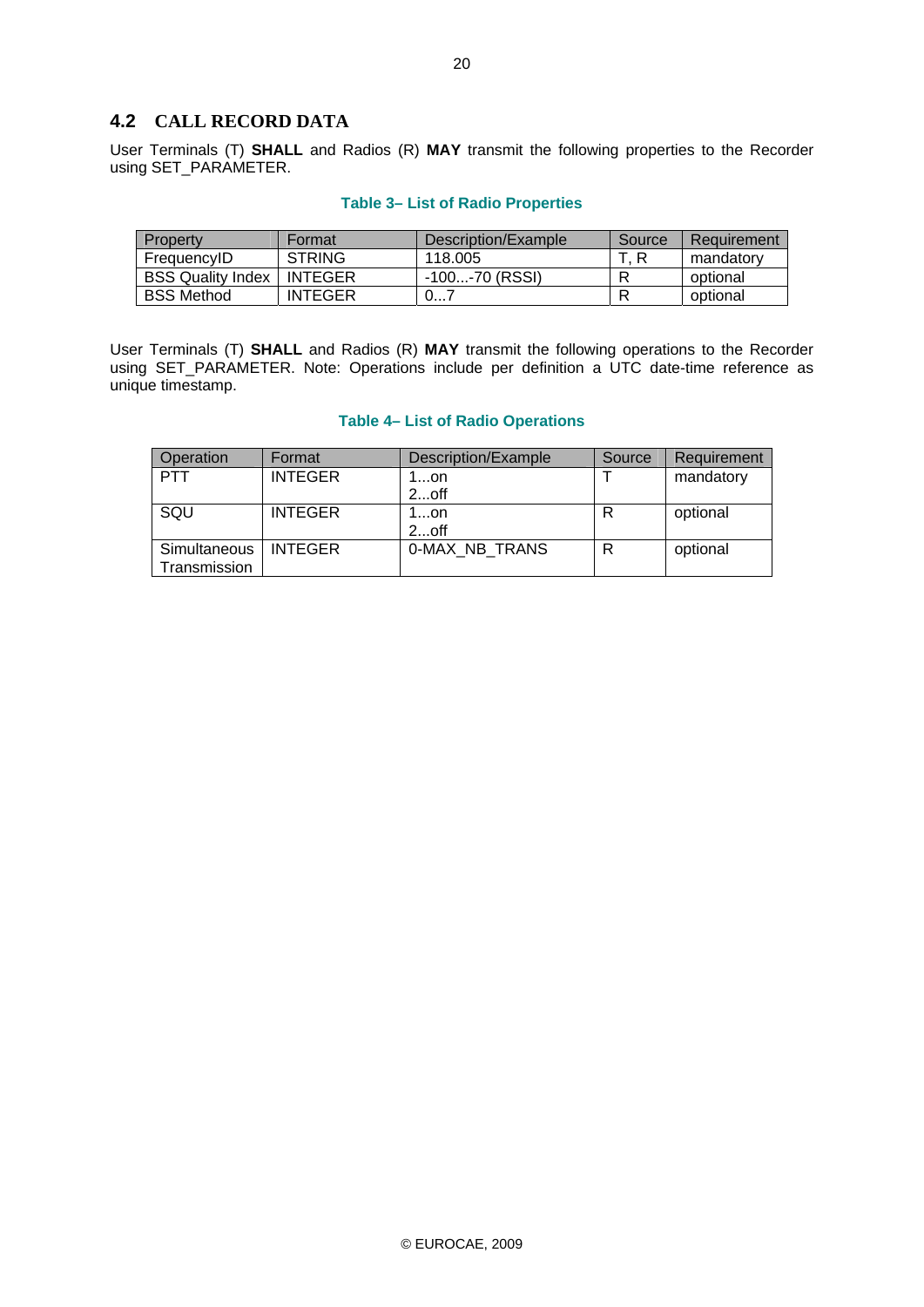#### **ANNEX A**

#### **REFERENCES**

- [1] IETF RFC 768: "User Datagram Protocol", August 1980.
- [2] IETF RFC 791: "Internet Protocol", September 1981.
- [3] IETF RFC 793: "Transmission Control Protocol", September 1981.
- [4] IETF RFC 2119: "Key words for use in RFCs to Indicate Requirement Levels", BCP 14, March 1997.
- [5] IETF RFC 2326: "Real Time Streaming Protocol (RTSP)", April 1998.
- [6] IETF RFC 2460: "Internet Protocol, Version 6 (IPv6) Specification", December 1998.
- [7] IETF RFC 3261: "SIP: Session Initiation Protocol", June 2002.
- [8] IETF RFC 3264: "An Offer/Answer Model with the Session Description Protocol (SDP)", June 2002.
- [9] IETF RFC 3265: "Session Initiation Protocol (SIP)-Specific Event Notification", June 2002.
- [10] IETF RFC 3311: "The Session Initiation Protocol (SIP) UPDATE Method", September 2002.
- [11] IETF RFC 3325: "Private Extensions to the Session Initiation Protocol (SIP) for Asserted Identity within Trusted Networks", November 2002.
- [12] IETF RFC 3398: "Integrated Services Digital Network (ISDN) User Part (ISUP) to Session Initiation Protocol (SIP) Mapping", December 2002.
- [13] IETF RFC 3428: "Session Initiation Protocol (SIP) Extension for Instant Messaging", December 2002.
- [14] IETF RFC 3515: "The Session Initiation Protocol (SIP) Refer Method", April 2003.
- [15] IETF RFC 3550: "RTP: A Transport Protocol for Real-Time Applications", July 2003.
- [16] IETF RFC 3665: Session Initiation Protocol (SIP) Basic Call Flow Examples, December 2003.
- [17] IETF RFC 3666: "Session Initiation Protocol (SIP). Public Switched Telephone Network (PSTN) Call Flows", December 2003.
- [18] IETF RFC 3840: "Indicating User Agent Capabilities in the Session Initiation Protocol (SIP)", August 2004.
- [19] IETF RFC 3891: "The Session Initiation Protocol (SIP) 'Replaces' Header", September 2004.
- [20] IETF RFC 3911: "The Session Initiation Protocol (SIP) 'Join' Header", October 2004.
- [21] IETF RFC 4145: "TCP-Based Media Transport in the Session Description Protocol (SDP)", September 2005.
- [22] IETF RFC 4235: "An INVITE-Initiated Dialog Event Package for the Session Initiation Protocol (SIP)", November 2005.
- [23] IETF RFC 4346: "The Transport Layer Security (TLS) Protocol Version 1.1", April 2006.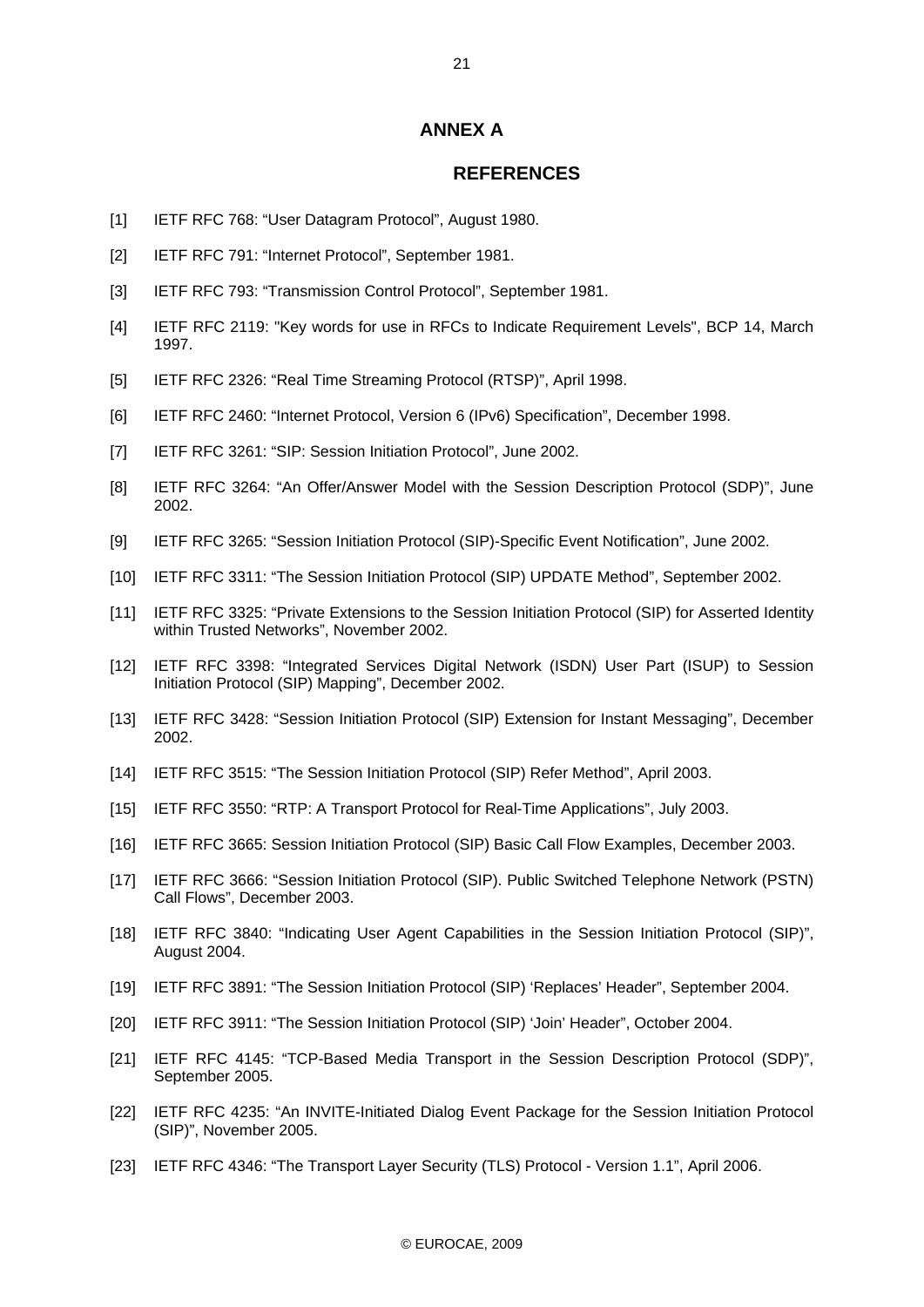- [24] IETF RFC 4566: "SDP: Session Description Protocol", July 2006.
- [25] IETF RFC 4571: "Framing Real-time Transport Protocol (RTP) and RTP Control Protocol (RTCP) Packets over Connection-Oriented Transport", July 2006.
- [26] IETF RFC 4579: "Session Initiation Protocol (SIP) Call Control Conferencing for User Agents", August 2006.
- [27] IETF SIPPING Working Group; draft-ietf-sipping-service-examples-13: "Session Initiation Protocol Service Examples", July 2007.
- [28] Eurocontrol. "Voice Communication System (VCS) Procurement Guidelines", Ed. 2.0, February 2005.
- [29] Eurocontrol: "Call Priority, Instantaneous Access and Intrusion Telephone Facilities: Operational Descriptions", July 2006.
- [30] Eurocontrol. "ATS R2 and ATS No.5 Signalling Protocol Specifications", Ed. 1.0 (February 2005).
- [31] Eurocontrol. "Voice Communication System (VCS) Procurement Guidelines", Ed. 1.0, March 2003.
- [32] Eurocontrol. "ATS Ground Voice Network Implementation and Planning Guidelines", Ed. 1.0, February 2005.
- [33] ITU-T. Rec. G.711. "Pulse Code Modulation (PCM) of Voice Frequencies", November 1988.
- [34] ITU-T. Rec. G.728. "Coding of Speech at 16 Kbit/s Using Low-delay Code Excited Linear Prediction", September 1992.
- [35] ECMA-143: "Private Integrated Services Network (PISN); Circuit Mode Bearer Services; Inter-Exchange Signalling Procedures and Protocol (ISO/IEC 11572)".
- [36] ECMA-312: "Private Integrated Services Network (PISN); Profile Standard for the Use of PSS1 (QSIG) in Air Traffic Services Networks".
- [37] ECMA-339: "Corporate Telecommunication Networks; Signalling Interworking between QSIG and SIP; Basic Services".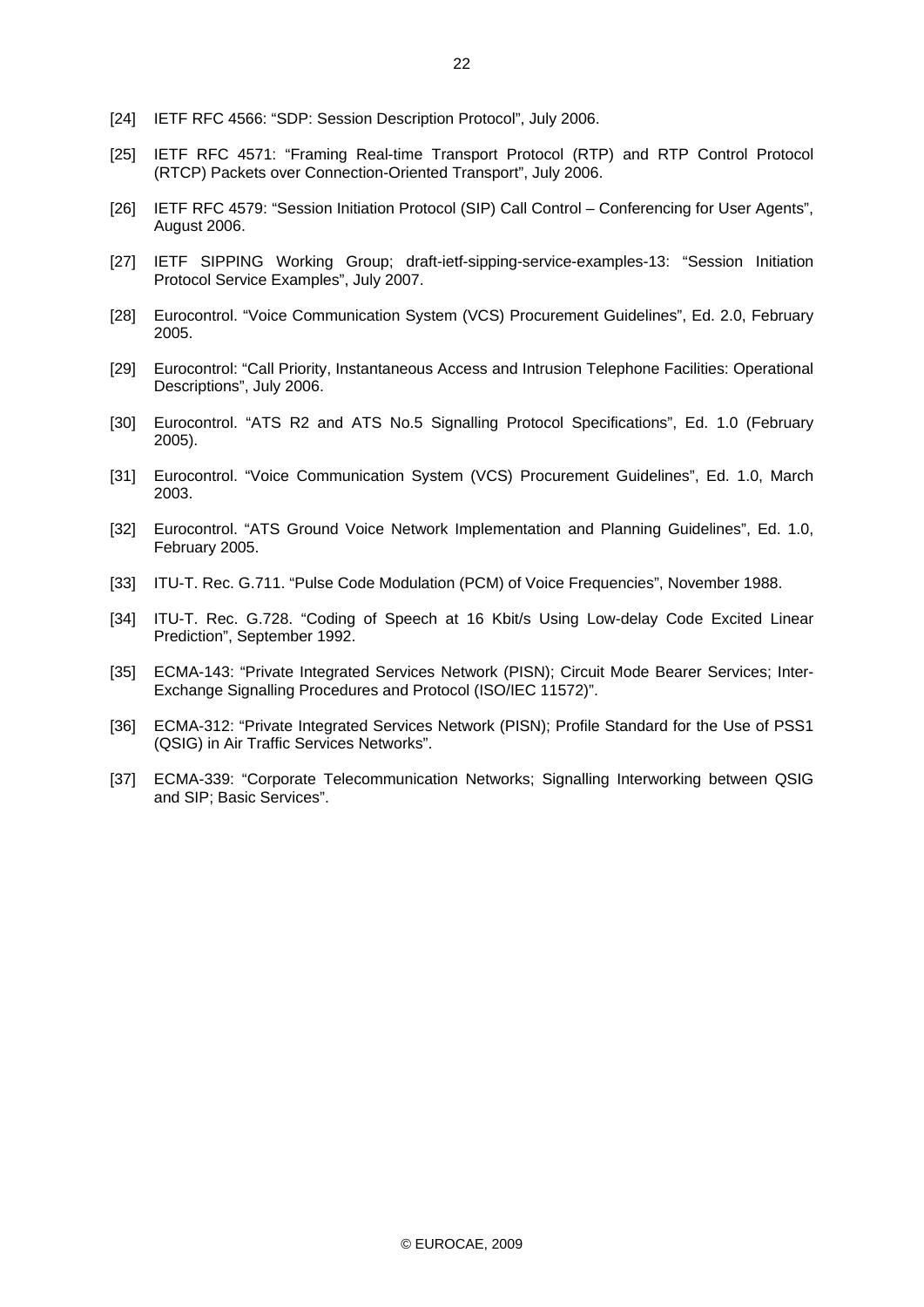## **ANNEX B**

## **ACRONYMS**

| Ack              | Acknowledge                                                                      |
|------------------|----------------------------------------------------------------------------------|
| <b>AGVN</b>      | Air Traffic Services Ground Voice communications Network                         |
| A/G              | Air/Ground                                                                       |
| AM               | <b>Amplitude Modulation</b>                                                      |
| ANSP             | Air Navigation Service Provider                                                  |
| ATA              | Analogue Telephone Adapter                                                       |
| <b>ATC</b>       | Air Traffic Control                                                              |
| <b>ATM</b>       | Air Traffic Management                                                           |
| <b>ATS</b>       | <b>Air Traffic Services</b>                                                      |
| ATS-No.5         | Air Traffic Services - No.5 signalling system                                    |
| ATS-QSIG         | Air Traffic Services - Q reference point SIGnalling system                       |
| ATS-R2           | Air Traffic Services - R2 signalling system                                      |
| <b>AVP</b>       | Audio/Video Profile                                                              |
| <b>CICL</b>      | Call Intrusion Capability Level                                                  |
| <b>CIPL</b>      | <b>Call Intrusion Protection Level</b>                                           |
| <b>CPICL</b>     | Call Priority Interruption Capability Level                                      |
| <b>CPIPL</b>     | Call Priority Interruption Protection Level                                      |
| <b>CWP</b>       | <b>Controller Working Position</b>                                               |
| DA               | <b>Direct Access</b>                                                             |
| <b>DNS</b>       | Domain Name Service                                                              |
| <b>ECMA</b>      | <b>European Computer Manufacturers Association</b>                               |
| G/G              | Ground/Ground                                                                    |
| HMI              | Human Machine Interface                                                          |
| <b>HTTP</b>      | <b>HyperText Transfer Protocol</b>                                               |
| IA               | Instantaneous Access                                                             |
| <b>ICCVC</b>     | Instantaneous Controller-Controller Voice Communication                          |
| IDA              | <b>InDirect Access</b>                                                           |
| <b>IETF</b>      | Internet Engineering Task Force                                                  |
| IP               | Internet Protocol                                                                |
| <b>ISDN</b>      | <b>Integrated Services Digital Network</b>                                       |
| ITU-T            | International Telecommunication Union - Telecommunication standardization sector |
| LAN              | <b>Local Area Network</b>                                                        |
| LD-CELP          | Low Delay - Code Excited Linear Prediction                                       |
| MF               | Multi-Frequency                                                                  |
| MFC              | Multi-Frequency Code                                                             |
| <b>MSC</b>       | Message Sequence Chart                                                           |
| <b>PABX</b>      | Private Automatic Branch eXchange                                                |
| <b>PCM</b>       | <b>Pulse Code Modulation</b>                                                     |
| <b>PINX</b>      | Private Integrated services Network eXchange                                     |
| <b>PISN</b>      | <b>Private Integrated Services Network</b>                                       |
| PSS <sub>1</sub> | Private Signalling System no. 1                                                  |
| <b>PSTN</b>      | <b>Public Switched Telephone Network</b>                                         |
| QoS              | <b>Quality of Service</b>                                                        |
| Rec.             | Recommendation                                                                   |
| <b>RFC</b>       | <b>Request For Comments</b>                                                      |
| <b>RTCP</b>      | Real-time Control Protocol                                                       |
| <b>RTP</b>       | Real-time Transport Protocol                                                     |
| Rx               | Reception                                                                        |
| S/MIME           | Secure / Multipurpose Internet Mail Extensions                                   |
| <b>SDP</b>       | <b>Session Description Protocol</b>                                              |
| <b>SIP</b>       | Session Initiation Protocol                                                      |
| SS-IA            | <b>Instantaneous Access Supplementary Service</b>                                |
| <b>TCP</b>       | <b>Transmission Control Protocol</b>                                             |
| <b>TDM</b>       | <b>Time Division Multiplexing</b>                                                |
| TLS              | <b>Transport Layer Secure protocol</b>                                           |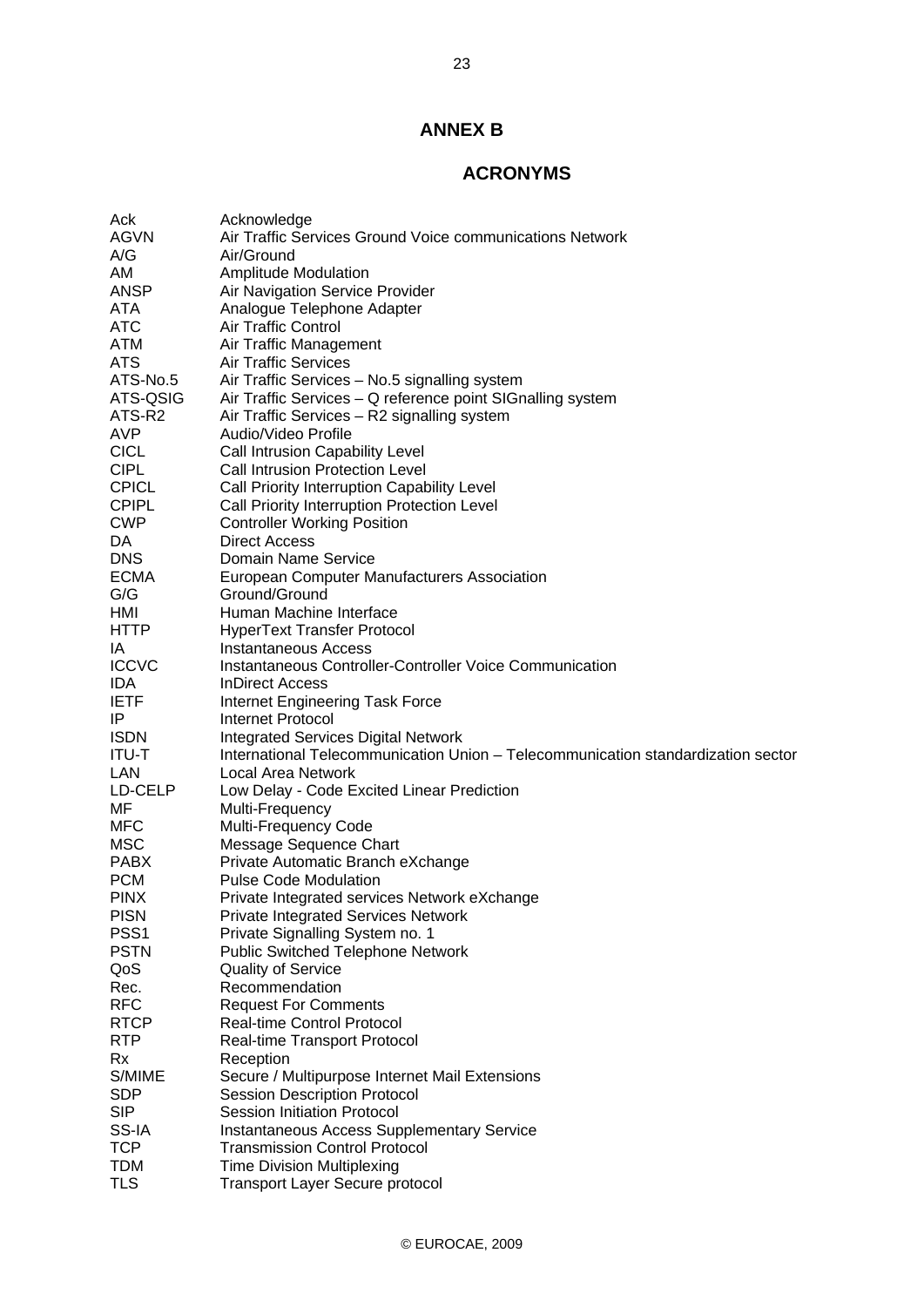| TU         | <b>Transaction User</b>          |
|------------|----------------------------------|
| Tx         | Transmission                     |
| UA         | User Agent                       |
| <b>UAC</b> | <b>User Agent Client</b>         |
| <b>UAS</b> | <b>User Agent Server</b>         |
| <b>UDP</b> | User Datagram Protocol           |
| URI        | Universal Resource Identifier    |
| <b>UHF</b> | <b>Ultra-High Frequency</b>      |
| <b>VCS</b> | Voice Communications System      |
| <b>VHF</b> | Very High Frequency              |
| VoIP       | Voice over the Internet Protocol |
| <b>WAN</b> | Wide Area Network                |